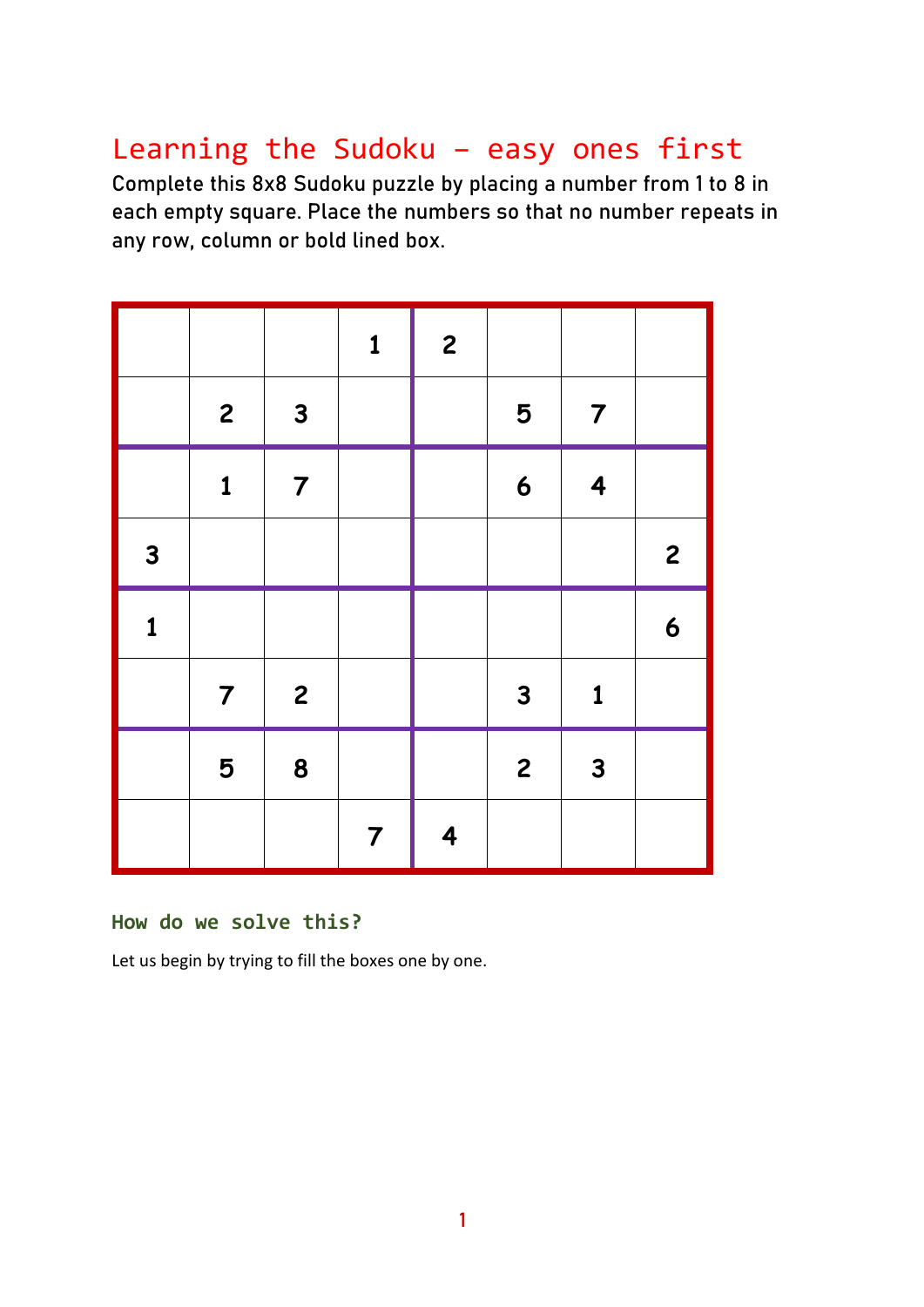2 is not present in the Third Box on Right Side.

# **Where to put it?**

|              |                |                | $\mathbf{1}$   |   |                         |                |                  |
|--------------|----------------|----------------|----------------|---|-------------------------|----------------|------------------|
|              | $\mathbf{2}$   | $\mathbf{3}$   |                | 2 | 5                       | $\overline{7}$ |                  |
|              | $\mathbf 1$    | $\overline{7}$ |                |   | 6                       | 4              |                  |
| $\mathbf{3}$ |                |                |                |   |                         |                | $\overline{c}$   |
| 1            |                |                |                |   |                         |                | $\boldsymbol{6}$ |
|              | $\overline{7}$ | $\overline{c}$ |                |   | $\overline{\mathbf{3}}$ | $\mathbf{1}$   |                  |
|              | 5              | 8              |                |   | $\overline{\mathbf{c}}$ | $\mathbf{3}$   |                  |
|              |                |                | $\overline{7}$ |   |                         |                |                  |

We draw vertical line along 2 to show in which boxes no other 2 can appear.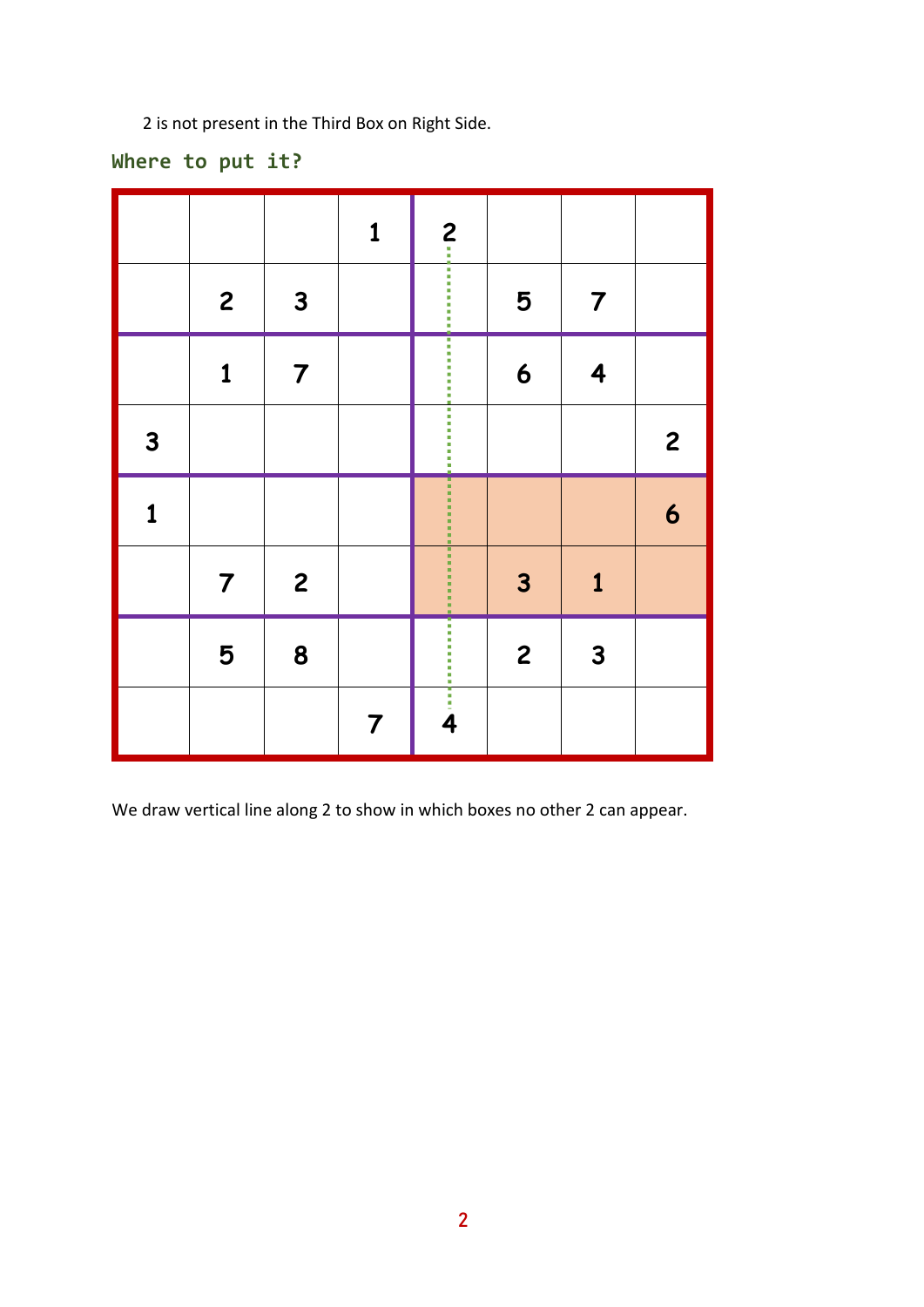# **1 2 2 3 5 7 1 7 6 4 3 2 1 6**  $\begin{array}{c} \bullet \hspace{1.6mm} \bullet \hspace{1.6mm} \bullet \hspace{1.6mm} \bullet \hspace{1.6mm} \bullet \hspace{1.6mm} \bullet \end{array}$ **7 2 3 1 5 8 2 3**  $\frac{1}{2}$ Ī **7 4**

# **Which other boxes 2 cannot appear?**

Now we are left with only one empty box where 2 must appear!

So let us fill it in.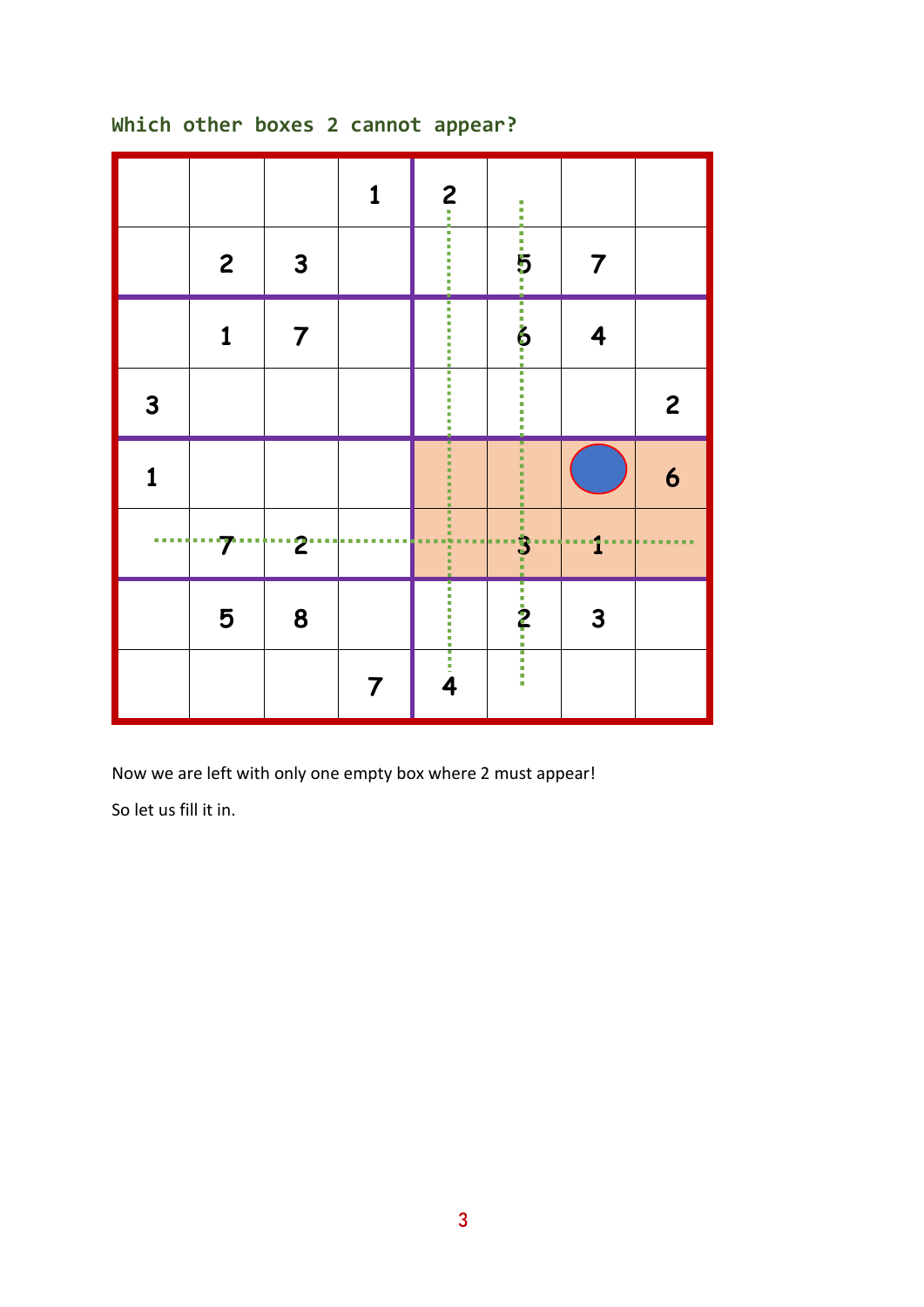# **2 3 5 7 7 6 4** Ī **2 2 6 2 3 1**  $\sim 0.00$  **8 2 3 4**

# **Which other boxes 2 cannot appear?**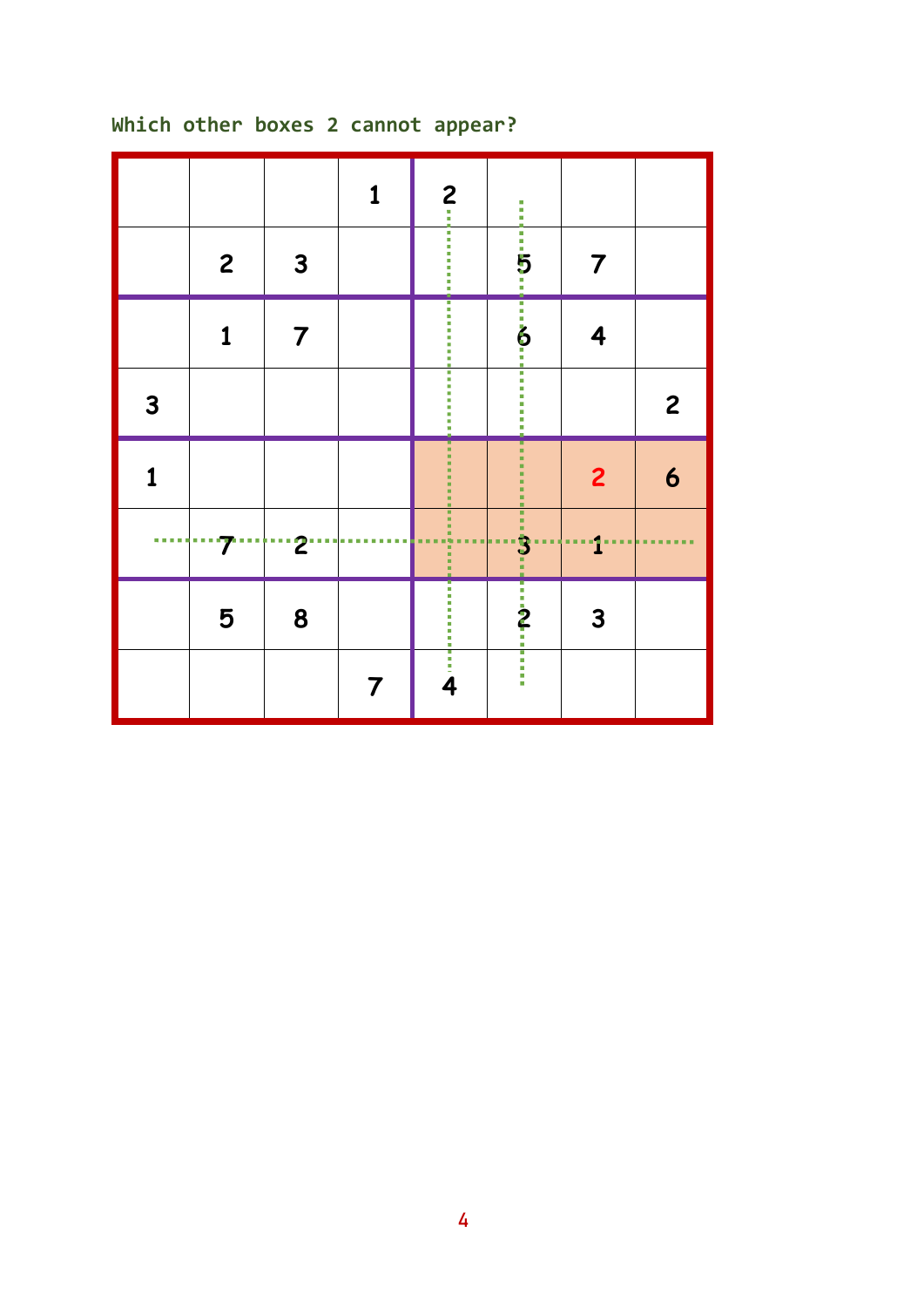### **What next?**

There are lot of 7s on the left side columns, but none in Top Left Box. Seems easy to fill in a 7 there!

|                            | $\frac{1}{2}$                           | i<br>٠<br>٠                         | 1<br>ä                      | $\mathbf{2}$     |                |                |                |
|----------------------------|-----------------------------------------|-------------------------------------|-----------------------------|------------------|----------------|----------------|----------------|
| <b><i><u>BARBA</u></i></b> | -- 12<br>--<br>٠<br>a a<br>. .<br>٠     | Π<br><br>- ئۇ <mark>ب</mark><br>a a | i<br>I<br>■■<br>г<br>п<br>п | <br>a.<br>ш<br>п |                | 5 7            |                |
|                            | $-1$ , $+1$ , $-1$ , $-1$ , $-1$ , $-1$ | $\frac{1}{\sqrt{2}}$                | ,,,,,,,,,,,,,,,,            |                  | 6              | 4              |                |
| 3                          | n<br>İ                                  | Е                                   |                             |                  |                |                | $\overline{c}$ |
|                            | İ<br>T,<br>Ì,<br>Ì.<br>×                | п<br>,,,,,,,,,                      | <b>The company</b>          |                  |                | $\overline{2}$ | 6              |
|                            |                                         |                                     | ,,,,,,,,,,,,,,,,,,,         |                  | 3              | 1              |                |
|                            | : 7: 5:                                 | $-2.1$ $-3.3$                       |                             |                  | $\overline{c}$ | 3              |                |
|                            |                                         | 一番 三番 一番                            | <br>7                       | 4                |                |                |                |

### **How do we solve this?**

Let us begin by trying to fill the boxes one by one.

After showing all the boxes where 7 cannot go, we have only one empty Box.

We shall fill in 7 there.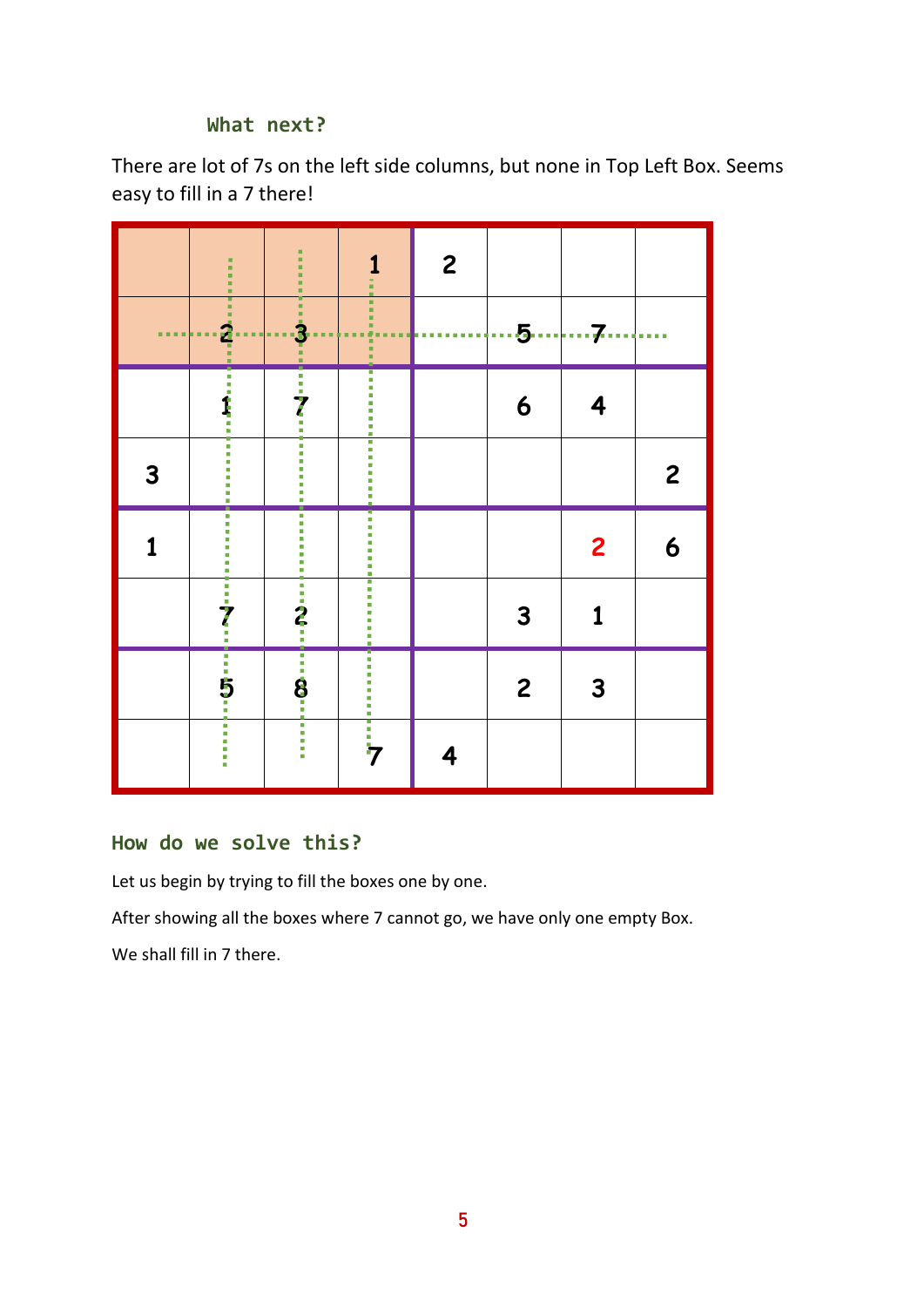| $\overline{7}$ | ă,<br>a.                                          | i                                            | 1<br>Ì                       | $\overline{\mathbf{c}}$ |                |                     |                                  |
|----------------|---------------------------------------------------|----------------------------------------------|------------------------------|-------------------------|----------------|---------------------|----------------------------------|
| <b>COLOR</b>   | ш<br>$\ddot{a}$ .<br>a.<br>■■<br>٠<br>٠<br>٠<br>٠ | $\frac{1}{2}$<br><b>ALC</b><br>. .<br>٠<br>п | $\frac{1}{2}$<br>п<br>н<br>i | ٠<br>٠<br>٠<br>m<br>п   | $\cdots$ 5     | $\cdots$ 7 $\cdots$ | <b><i><u><b>BREE</b></u></i></b> |
|                |                                                   | $\overline{?}$                               |                              |                         | 6              | 4                   |                                  |
| 3              |                                                   | 一 一 一 一 一<br>I<br>٠                          |                              |                         |                |                     | $\overline{c}$                   |
| 1              |                                                   | Ù,<br>g,<br>u,<br>×.                         | ,,,,,,,,,,,,,,,,,,,          |                         |                | $\overline{c}$      | 6                                |
|                |                                                   | $\frac{1}{2}$                                |                              |                         | 3              | 1                   |                                  |
|                |                                                   | $\overline{\mathbf{8}}$                      | ī                            |                         | $\overline{c}$ | 3                   |                                  |
|                | Ī                                                 | I                                            | <br> -<br> 7                 | 4                       |                |                     |                                  |

Now we have put the 7 in the right box

**What do we search for next?**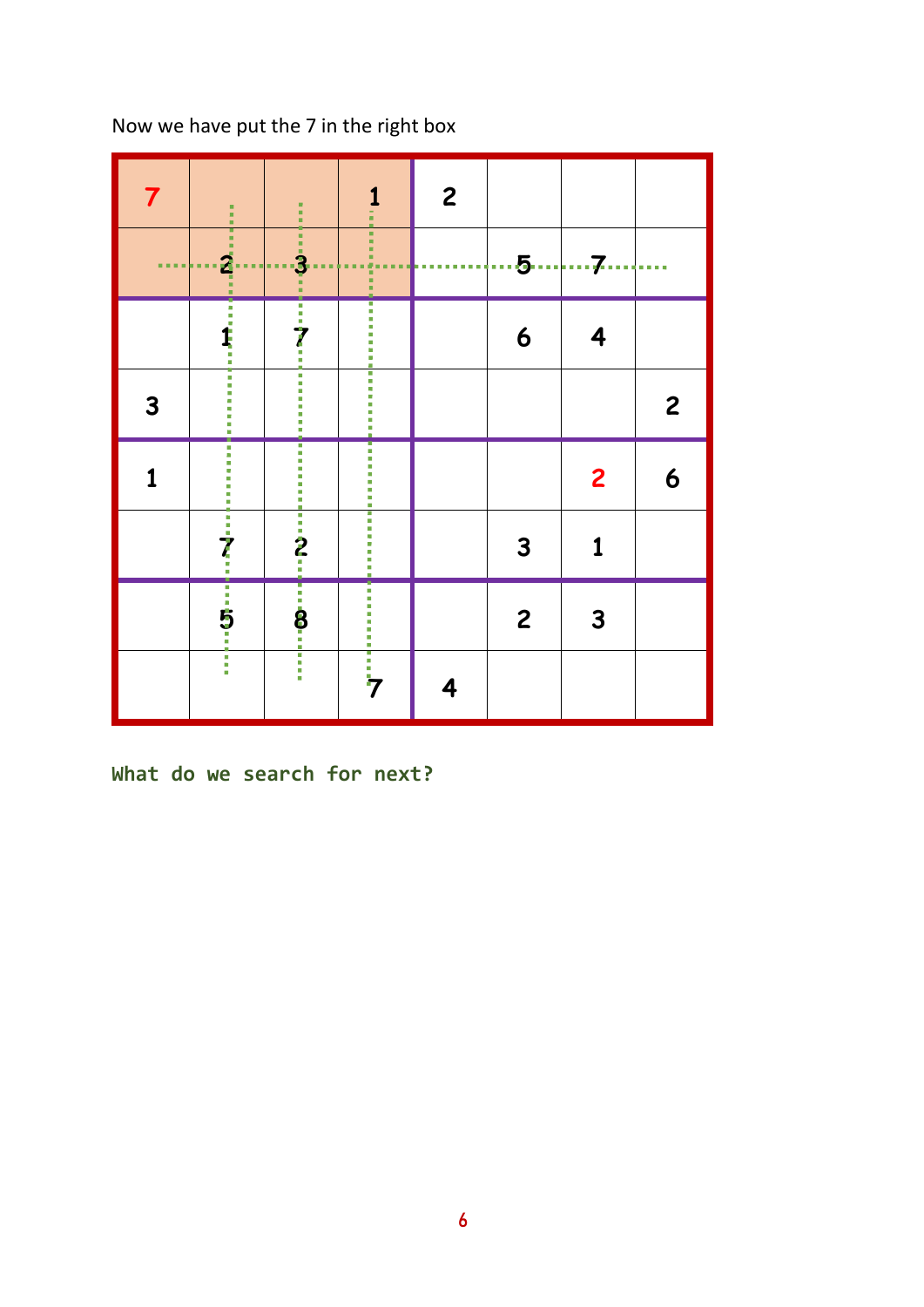# **What do we search for next?**

Having put the 7 in the right box, we see on the left half, three columns have 1s running through them. Only one Column does not have 1. And that empty box is in bottom Left. Do you notice that?

| 7                                                                     |                                                                                                               |                | 1<br>i                  | $\boldsymbol{2}$ |                |                |                         |
|-----------------------------------------------------------------------|---------------------------------------------------------------------------------------------------------------|----------------|-------------------------|------------------|----------------|----------------|-------------------------|
| ,,,,,,,,,,,,                                                          | $\frac{1}{2}$ : $\frac{1}{2}$ : $\frac{1}{2}$ : $\frac{1}{2}$ : $\frac{1}{2}$ : $\frac{1}{2}$ : $\frac{1}{2}$ | $\mathbf{3}$   |                         |                  | 5              | 7              |                         |
| -------<br>İ                                                          |                                                                                                               | 7              |                         |                  | 6              | 4              |                         |
| ٠                                                                     |                                                                                                               |                |                         |                  |                |                | $\overline{\mathbf{c}}$ |
| $\begin{array}{c}\n\vdots \\ \vdots \\ \vdots \\ \vdots\n\end{array}$ |                                                                                                               |                | .                       |                  |                | $\overline{2}$ | 6                       |
|                                                                       |                                                                                                               | $\overline{c}$ |                         |                  | 3              | 1              |                         |
| ۰                                                                     |                                                                                                               | 8              | ò.<br><b>.</b><br><br>t |                  | $\overline{c}$ | 3              |                         |
| i                                                                     |                                                                                                               |                | ゴーブ                     | 4                |                |                |                         |

So 1 can go in that empty box!

After filling that 1, how will it look now?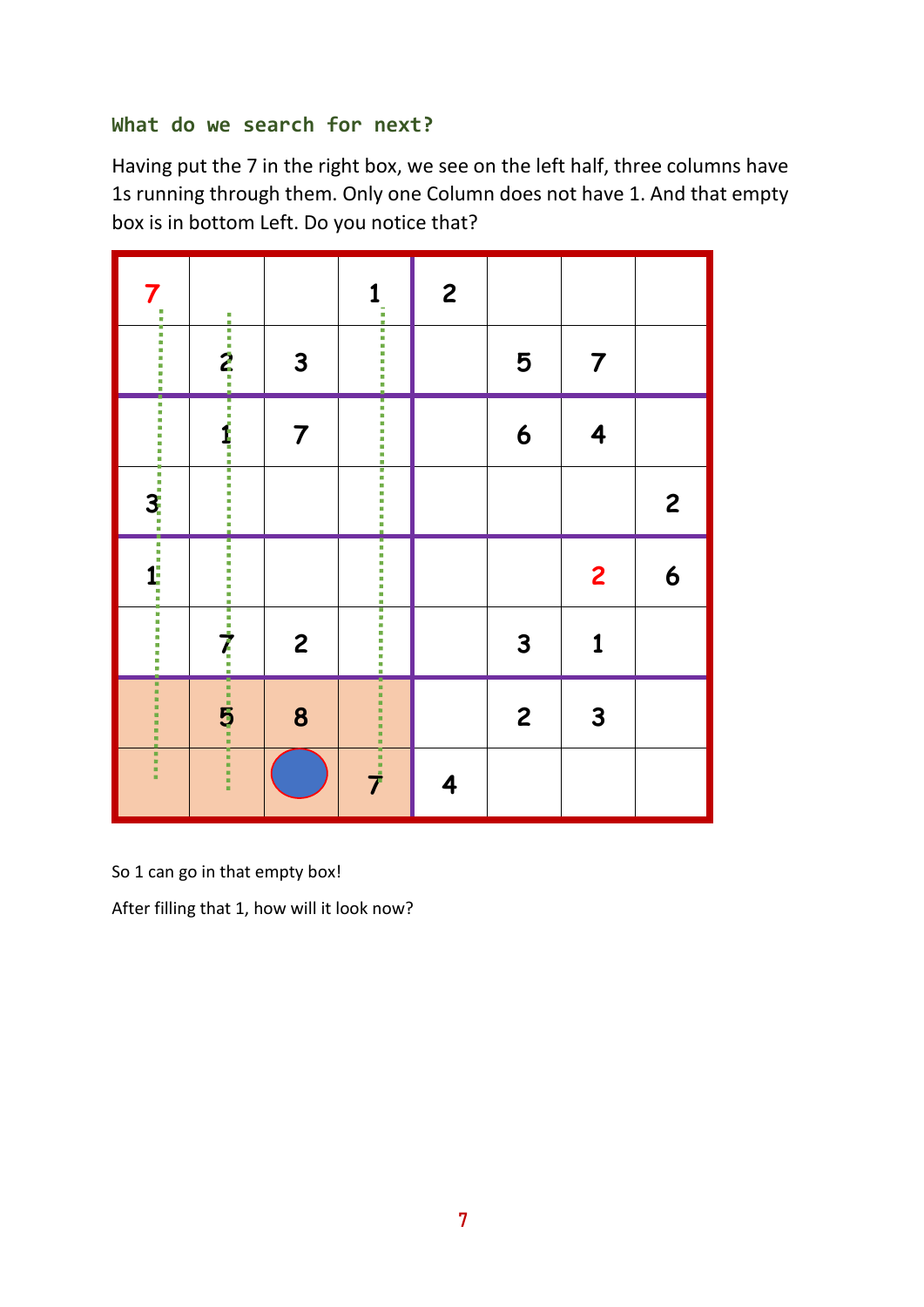After filling that 1, how will it look now?

| $\overline{\mathbf{7}}$ |                |                | $\mathbf{1}$   | $\overline{c}$          |                  |                         |                  |
|-------------------------|----------------|----------------|----------------|-------------------------|------------------|-------------------------|------------------|
|                         | $\mathbf{2}$   | $\mathbf{3}$   |                |                         | 5                | $\overline{7}$          |                  |
|                         | $\mathbf{1}$   | $\overline{7}$ |                |                         | $\boldsymbol{6}$ | $\overline{\mathbf{4}}$ |                  |
| $\mathbf{3}$            |                |                |                |                         |                  |                         | $\overline{c}$   |
| $\mathbf{1}$            |                |                |                |                         |                  | $\overline{\mathbf{c}}$ | $\boldsymbol{6}$ |
|                         | $\overline{7}$ | $\overline{c}$ |                |                         | $\mathbf{3}$     | $\mathbf{1}$            |                  |
|                         | 5              | 8              |                |                         | $\overline{c}$   | $\mathbf{3}$            |                  |
|                         |                | $\mathbf{1}$   | $\overline{7}$ | $\overline{\mathbf{4}}$ |                  |                         |                  |

# **What do we search for next?**

On the right half, you see two 3s in two columns, so let us have lines run through them.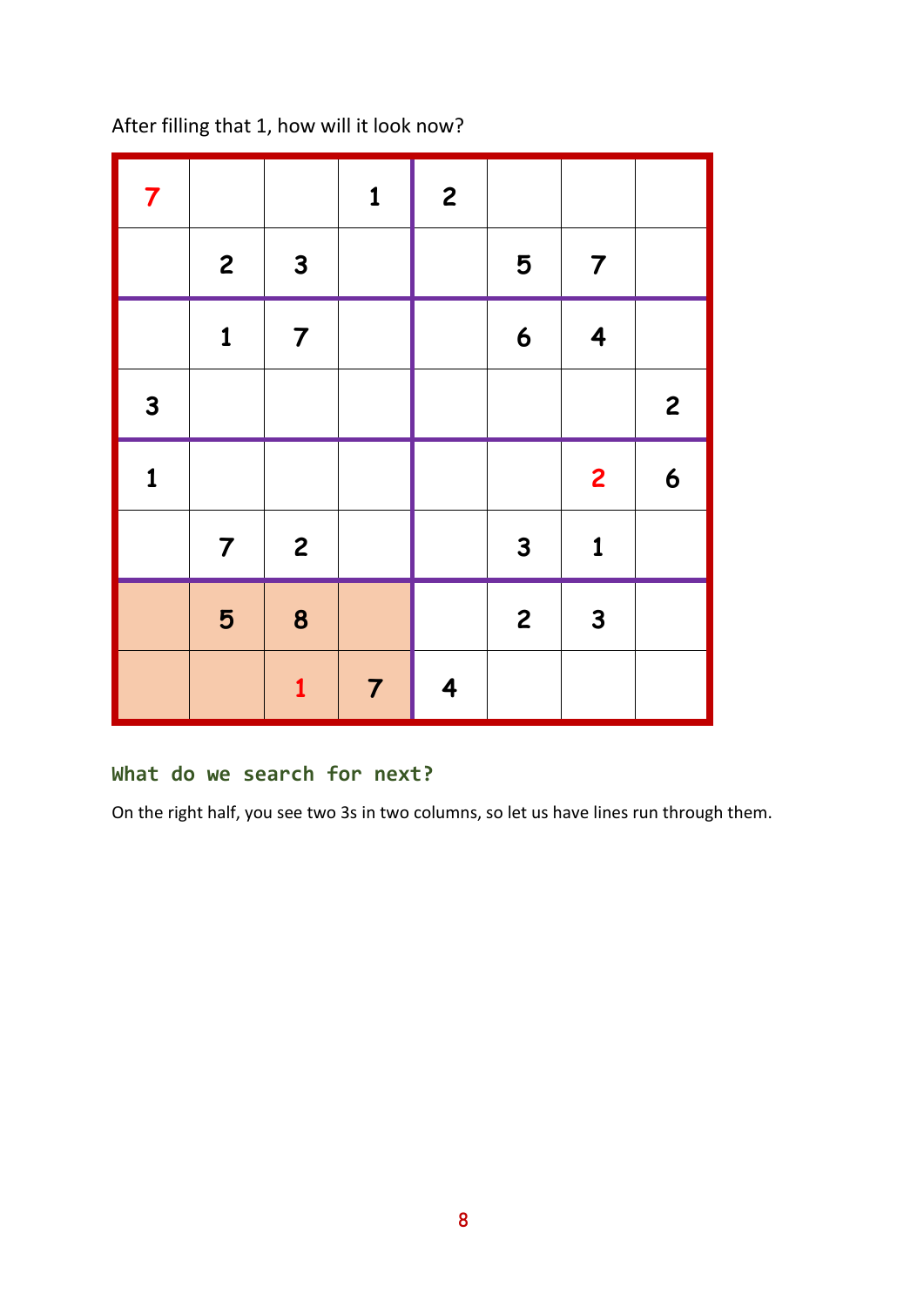#### **What do we search for next?**

On the right half, you see two 3s in two columns, so let us have lines run through them.

We also have a 3 in the second row, so let us clear that row as well.

| 7            |                 |                             | 1                  | $\overline{c}$ | ٠<br>٠<br>٠<br>٠<br>٠<br>٠                      | ٠<br>٠<br>٠<br>٠<br>٠                       |                |
|--------------|-----------------|-----------------------------|--------------------|----------------|-------------------------------------------------|---------------------------------------------|----------------|
|              | $\frac{1}{2}$ 3 |                             | . .<br>п<br>٠<br>п |                | $\frac{1}{5}$<br>a a<br>ä,                      | Ξ<br>٠<br>$\frac{1}{\mathbf{Z}}$<br>٠<br>r. | п<br>г<br>. .  |
|              | 1               | $\overline{\boldsymbol{7}}$ |                    |                | $\frac{1}{6}$                                   | $\frac{1}{4}$                               |                |
| $\mathbf{3}$ |                 |                             |                    |                | l.<br>×<br>×<br>a.<br>m,<br>×,<br>×,<br>۰       | I<br>a,<br>I.<br>i<br>I                     | $\overline{c}$ |
| 1            |                 |                             |                    |                |                                                 | $\frac{1}{2}$                               | 6              |
|              | 7               | $\overline{c}$              |                    |                |                                                 | $\ddot{a}$                                  |                |
|              | 5               | 8                           |                    |                | $\frac{1}{3}$ : $\frac{1}{2}$ : $\frac{1}{2}$ : | $\frac{1}{3}$                               |                |
|              |                 |                             | 7                  | 4              | 目目目                                             | -<br>-<br>-                                 |                |

Now can you spot the only space in the Top Right Box where 3 can go in?

Let us fill that space?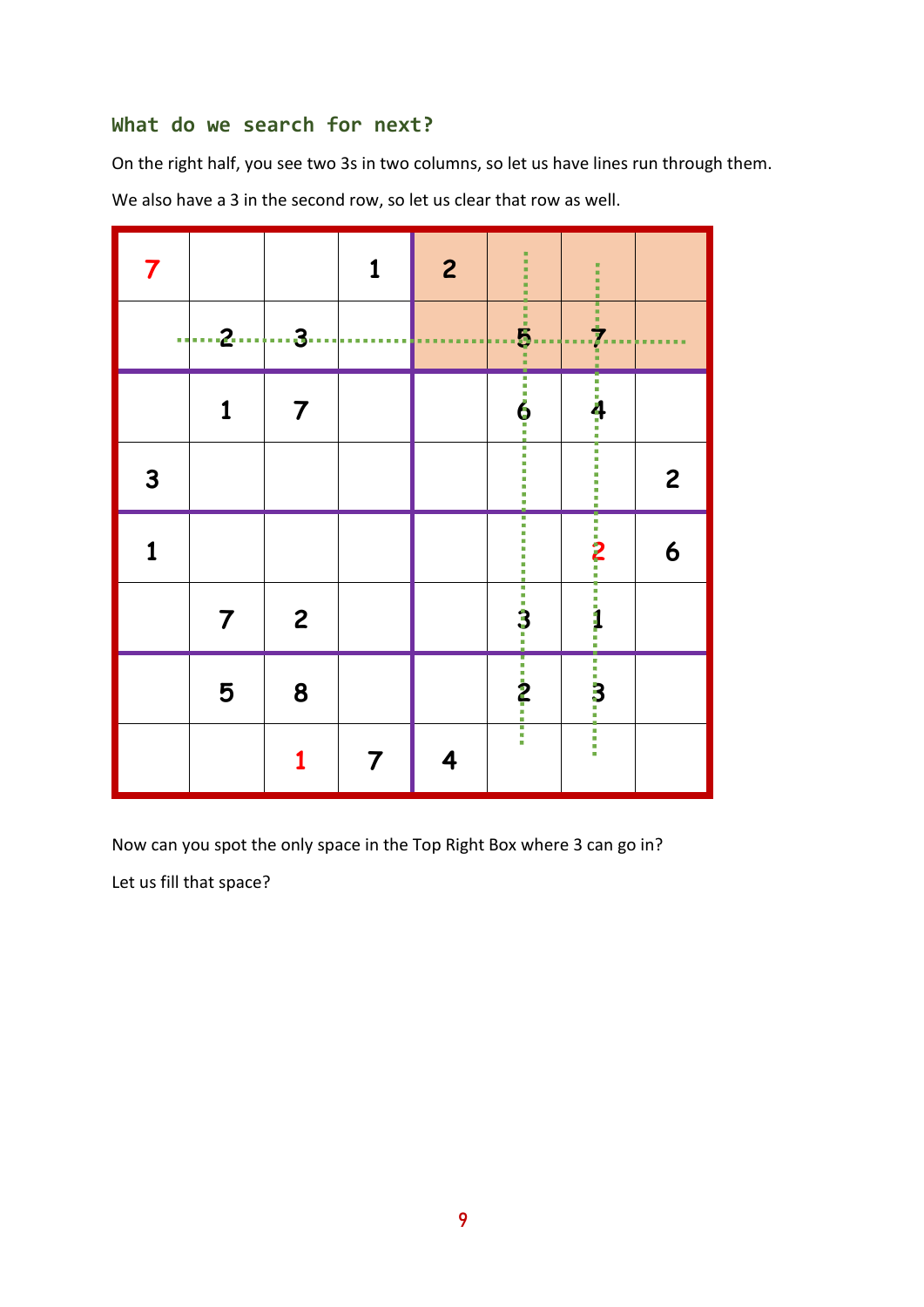After filling that 3, how will it look now?

| $\overline{\mathbf{7}}$ |                |                         | $\mathbf{1}$   | $\overline{c}$          |                  |                         | $\mathbf{3}$            |
|-------------------------|----------------|-------------------------|----------------|-------------------------|------------------|-------------------------|-------------------------|
|                         | $\mathbf{2}$   | $\mathbf{3}$            |                |                         | 5                | $\overline{7}$          |                         |
|                         | $\mathbf{1}$   | $\overline{7}$          |                |                         | $\boldsymbol{6}$ | $\overline{\mathbf{4}}$ |                         |
| $\mathbf{3}$            |                |                         |                |                         |                  |                         | $\overline{\mathbf{c}}$ |
| $\mathbf{1}$            |                |                         |                |                         |                  | $\overline{2}$          | $\boldsymbol{6}$        |
|                         | $\overline{7}$ | $\overline{\mathbf{c}}$ |                |                         | $\mathbf{3}$     | $\mathbf{1}$            |                         |
|                         | 5              | 8                       |                |                         | $\overline{c}$   | $\mathbf{3}$            |                         |
|                         |                | 1                       | $\overline{7}$ | $\overline{\mathbf{4}}$ |                  |                         |                         |

# **What do we search for next?**

Again in Top Left Box, can you see where you can put a 5?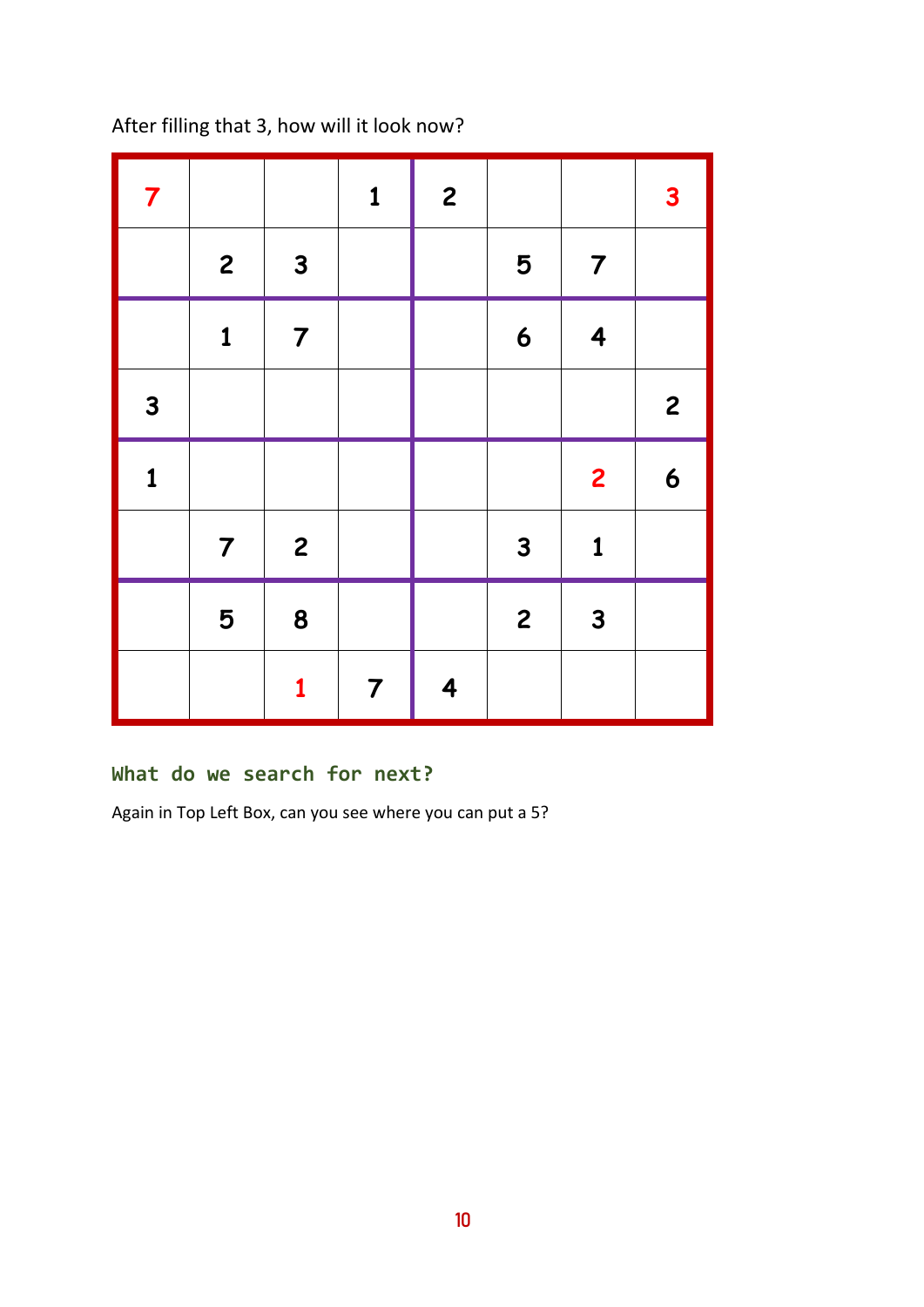| $\overline{7}$       | ٠<br>٠<br>٠<br>٠<br>٠<br>٠             |                         | $\mathbf{1}$  | $\overline{c}$ |                  |                                    | $\mathbf{3}$     |
|----------------------|----------------------------------------|-------------------------|---------------|----------------|------------------|------------------------------------|------------------|
| <b>ALC UNIT</b><br>. | $\frac{1}{2}$<br>٠<br>٠<br>۳<br>▬<br>о | ·†…3∙                   | ٠<br>٠<br>■■■ | T.             |                  | ···5···· ···· <del>7</del> ······· |                  |
|                      | $\ddot{\dot{\textbf{a}}}$              | $\overline{\mathbf{7}}$ |               |                | $\boldsymbol{6}$ | 4                                  |                  |
| $\mathbf{3}$         | --------                               |                         |               |                |                  |                                    | $\overline{c}$   |
| $\mathbf{1}$         |                                        |                         |               |                |                  | $\overline{2}$                     | $\boldsymbol{6}$ |
|                      |                                        | $\overline{c}$          |               |                | $\mathbf{3}$     | $\mathbf 1$                        |                  |
|                      | .<br>5<br>:                            | 8                       |               |                | $\mathbf{2}$     | $\mathbf{3}$                       |                  |
|                      | I                                      |                         | 7             | 4              |                  |                                    |                  |

In Top Left Box, can you see where you can put a 5?

You must have spotted already!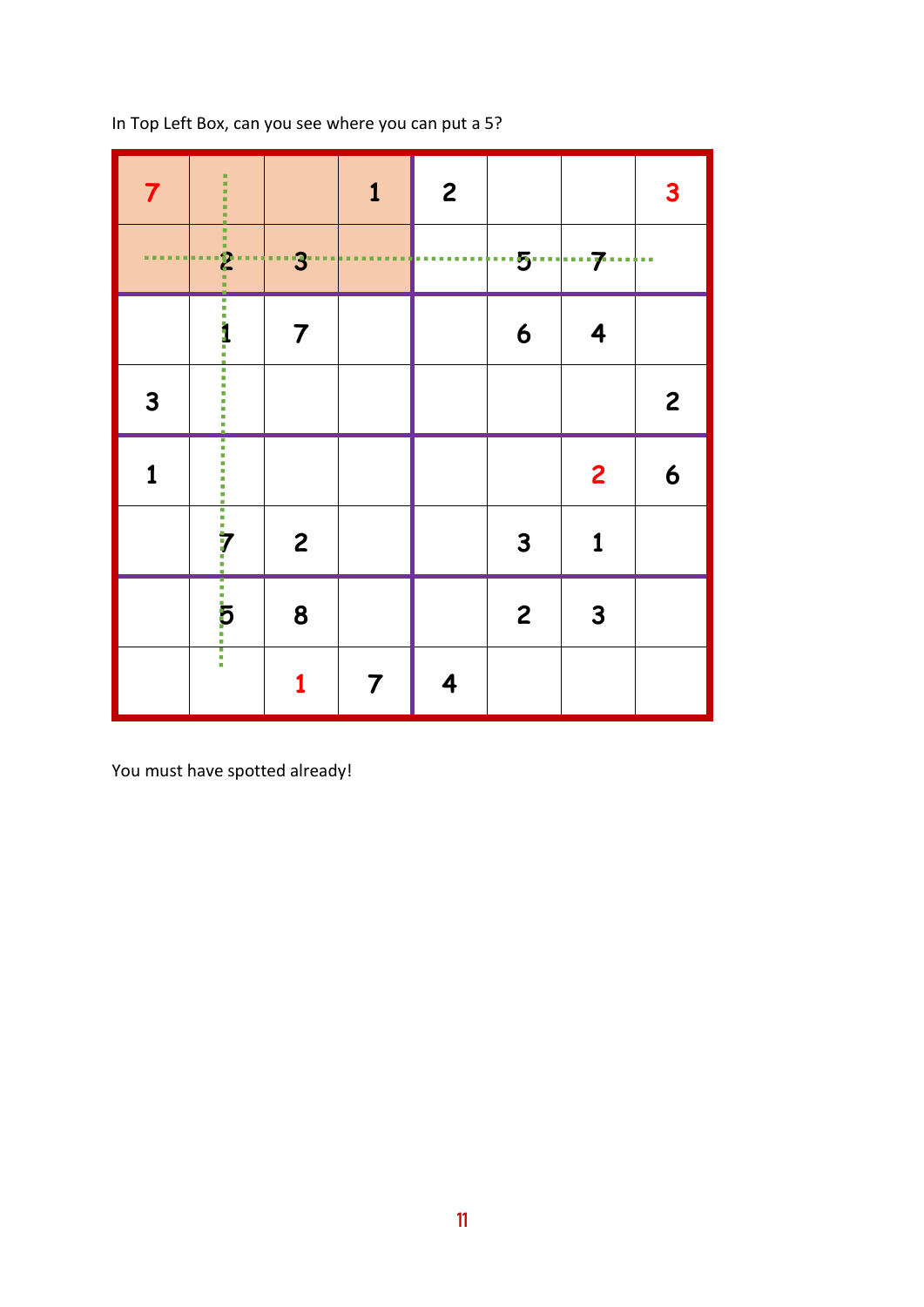| $\overline{7}$ |                | 5              | $\mathbf{1}$   | $\overline{c}$          |                  |                         | $\overline{\mathbf{3}}$ |
|----------------|----------------|----------------|----------------|-------------------------|------------------|-------------------------|-------------------------|
|                | $\mathbf{2}$   | $\mathbf{3}$   |                |                         | 5                | $\overline{7}$          |                         |
|                | $\mathbf{1}$   | $\overline{7}$ |                |                         | $\boldsymbol{6}$ | $\overline{\mathbf{4}}$ |                         |
| $\mathbf{3}$   |                |                |                |                         |                  |                         | $\overline{\mathbf{c}}$ |
| $\mathbf{1}$   |                |                |                |                         |                  | $\overline{\mathbf{c}}$ | $\boldsymbol{6}$        |
|                | $\overline{7}$ | $\overline{c}$ |                |                         | $\mathbf{3}$     | $\mathbf{1}$            |                         |
|                | 5              | 8              |                |                         | $\overline{c}$   | $\mathbf{3}$            |                         |
|                |                | $\mathbf{1}$   | $\overline{7}$ | $\overline{\mathbf{4}}$ |                  |                         |                         |

#### **Having found the space for the 5, let us put it?**

#### **Look at Columns now**

There are other ways to fill the Sudoku. Let us look at Columns now.

The third Column has 6 spaces already filled in, so let us focus on that.

What do we see?

We have two empty spaces only. But what can go in there?

This column already has 1, 2, 3, 5, 7, 8

So only 4 and 6 are remaining.

In the two empty spaces, 4 must go into one place and 6 in another.

Where 4 and where 6?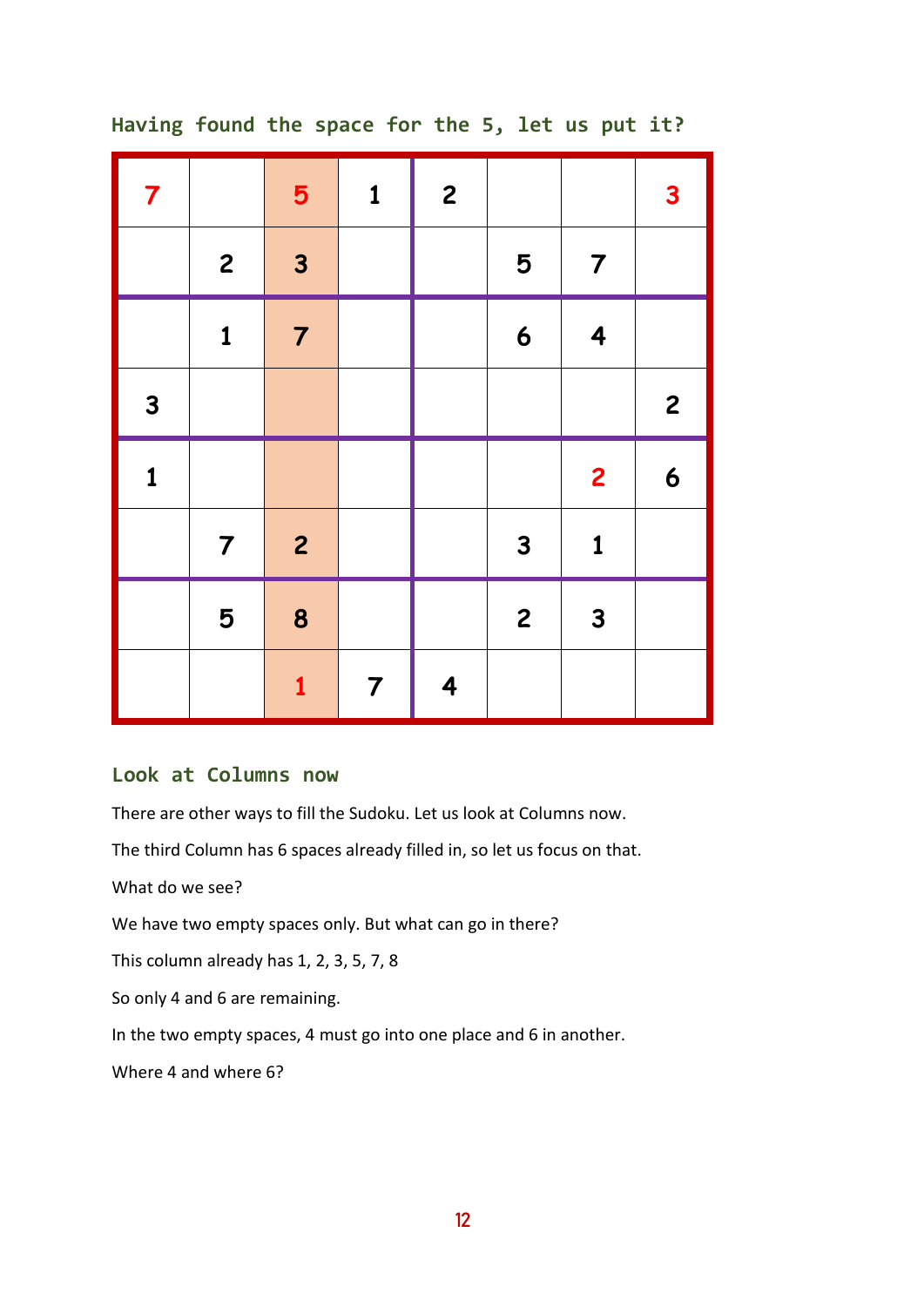```
Where 4 and where 6?
```

| $\overline{\boldsymbol{7}}$ |                | $5\phantom{1}$   | $\mathbf{1}$ | $\overline{c}$ |                  |                         | 3              |
|-----------------------------|----------------|------------------|--------------|----------------|------------------|-------------------------|----------------|
|                             | $\overline{c}$ | $\mathbf{3}$     |              |                | 5                | $\overline{\mathbf{7}}$ |                |
|                             | $\mathbf 1$    | $\overline{7}$   |              |                | $\boldsymbol{6}$ | $\overline{\mathbf{4}}$ |                |
| $\mathbf{3}$                |                |                  |              |                |                  |                         | $\overline{c}$ |
|                             |                |                  |              |                |                  |                         |                |
| a a                         |                | $\sum$           |              |                |                  | ---2---- ---6           |                |
|                             | 7              | $\overline{2}$   |              |                | $\mathbf{3}$     | 1                       |                |
|                             | 5              | $\boldsymbol{8}$ |              |                | $\overline{c}$   | $\mathbf{3}$            |                |

Notice that 6 cannot go into  $5<sup>th</sup>$  Row because one 6 is already there in  $5<sup>th</sup>$  Row.

Hence 6 must go into the only other space that is empty.

And 4 must be in this space where 6 cannot come in.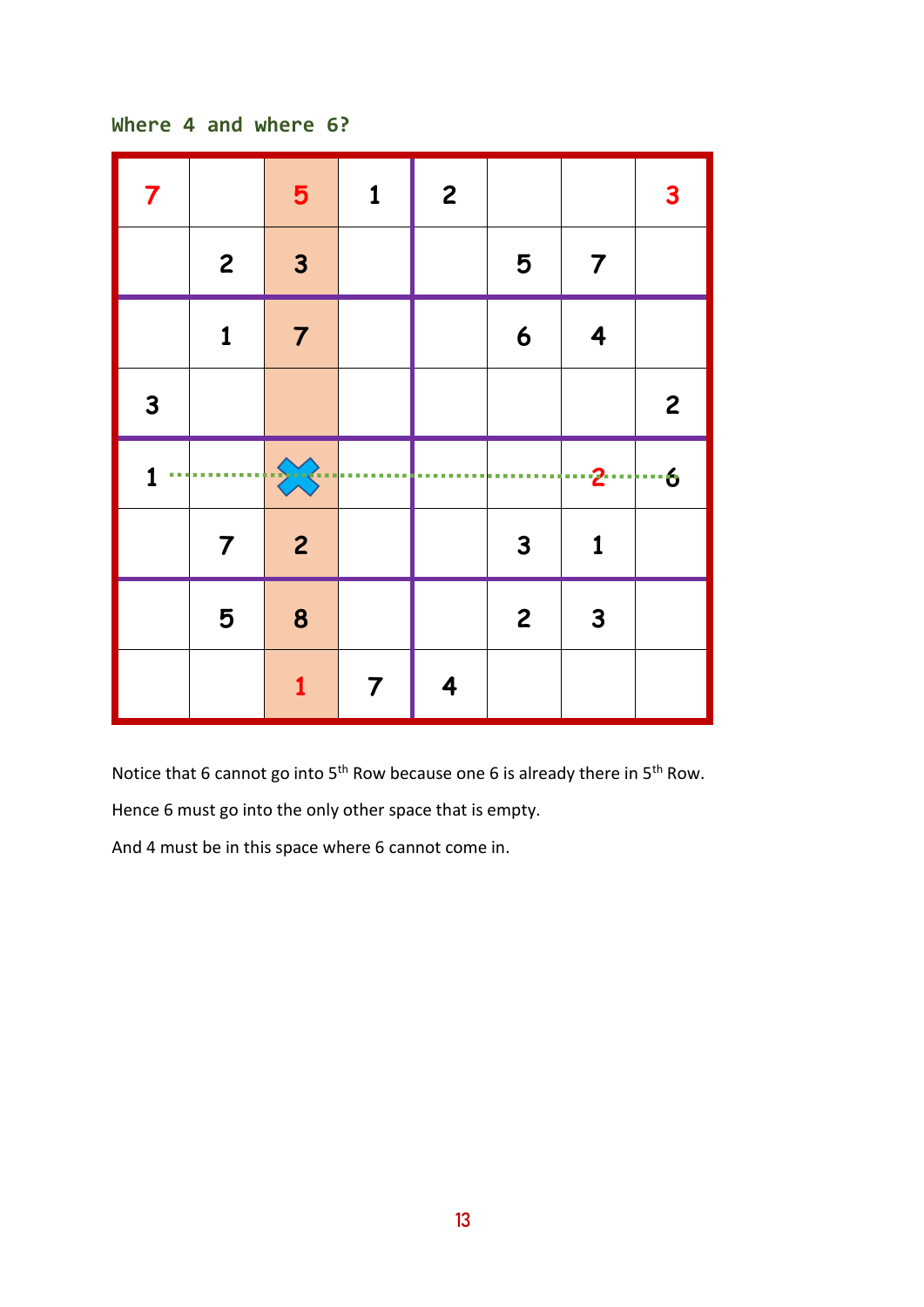**We have now filled 4 and 6 in the right spaces in the Third Column.**

| $\overline{7}$ |                | 5                       | $\mathbf{1}$   | $\overline{c}$ |                         |                         | $\mathbf{3}$            |
|----------------|----------------|-------------------------|----------------|----------------|-------------------------|-------------------------|-------------------------|
|                | $\overline{c}$ | $\overline{\mathbf{3}}$ |                |                | 5                       | $\overline{7}$          |                         |
|                | $\mathbf{1}$   | $\overline{7}$          |                |                | $\boldsymbol{6}$        | $\overline{\mathbf{4}}$ |                         |
| $\mathbf{3}$   |                | $\boldsymbol{6}$        |                |                |                         |                         | $\overline{\mathbf{c}}$ |
| $\mathbf{1}$   |                | $\overline{\mathbf{4}}$ |                |                |                         | $\overline{\mathbf{c}}$ | $\boldsymbol{6}$        |
|                | $\overline{7}$ | $\overline{c}$          |                |                | $\mathbf{3}$            | $\mathbf{1}$            |                         |
|                | 5              | 8                       |                |                | $\overline{\mathbf{c}}$ | $\overline{\mathbf{3}}$ |                         |
|                |                | $\mathbf{1}$            | $\overline{7}$ | 4              |                         |                         |                         |

# **What are other ways to progress?**

Let us look at empty spaces which are Together, in the same Box, and see if there is some number that cannot go in there. Let us see how it works.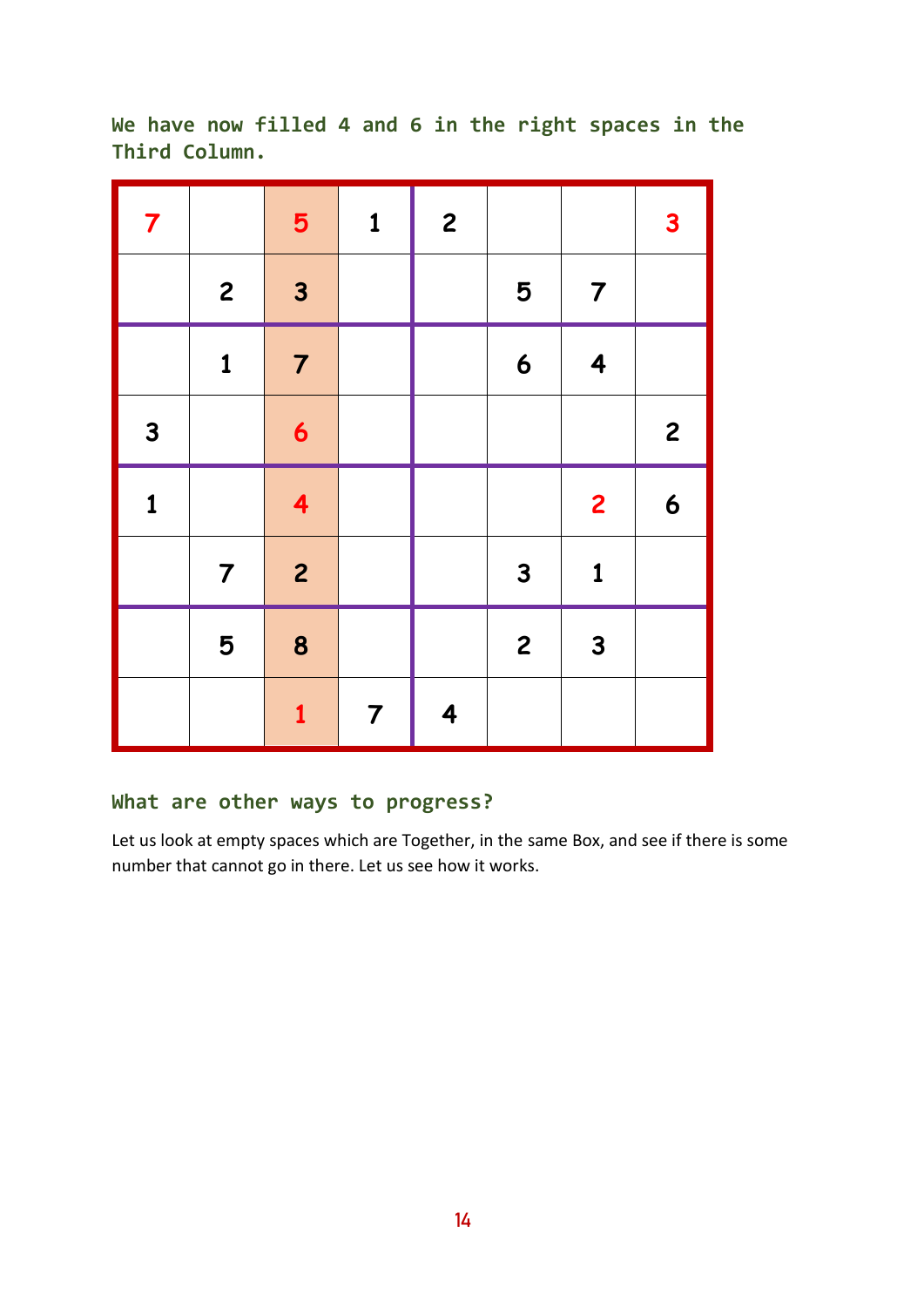# **Let us look at empty spaces which are Together**

We mark one some area in the 4<sup>th</sup> row

Also notice that 3 cannot go in there.

| $\overline{\mathbf{7}}$ |                                      | 5                     | 1              | $\boldsymbol{2}$ |                |                |                                                             |
|-------------------------|--------------------------------------|-----------------------|----------------|------------------|----------------|----------------|-------------------------------------------------------------|
|                         | $\overline{c}$                       | $\mathbf{3}$          |                |                  | 5              | 7              | 3<br>-----------                                            |
|                         | $\mathbf 1$                          | $\overline{7}$        |                |                  | 6              | 4              | .                                                           |
| 3<br>u.                 | ш<br>٠<br>m<br>г<br>г<br>п<br>п<br>ш | $6 -$<br>ш<br>u,<br>ш | ш<br>п         | ٠                | ٠<br>п         |                | $\begin{array}{c}\n\vdots \\ \vdots \\ \vdots\n\end{array}$ |
| 1                       |                                      | 4                     |                |                  |                | $\overline{2}$ |                                                             |
|                         | $\overline{7}$                       | $\overline{c}$        |                |                  | 3              | 1              |                                                             |
|                         | 5                                    | 8                     |                |                  | $\overline{c}$ | $\mathbf{3}$   |                                                             |
|                         |                                      | 1                     | $\overline{7}$ | 4                |                |                | i<br>I                                                      |

And 3 cannot come in the last column because one 3 is already in the last column.

This means there is only one empty space for 3 in that box.

Let us fill it in.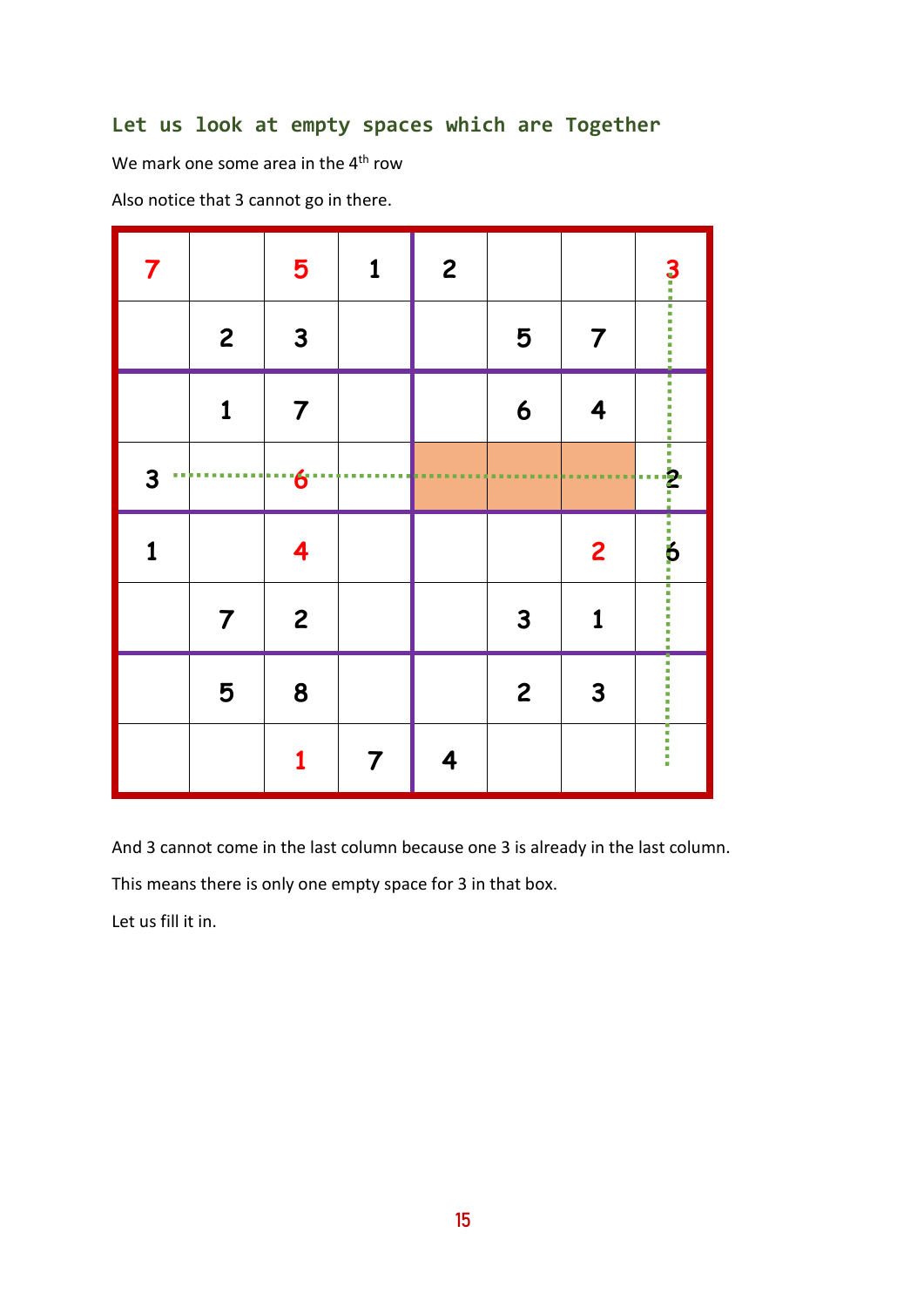## **Having filled the 3,**

**Let us look at empty spaces which are Together** In the shaded spaces, you see where 4 cannot go in.

| $\overline{7}$ |                | 5              | $\mathbf{1}$ | $\overline{c}$ |                  |                         | $\overline{\mathbf{3}}$ |
|----------------|----------------|----------------|--------------|----------------|------------------|-------------------------|-------------------------|
|                | $\overline{c}$ | $\mathbf{3}$   |              |                | 5                | $\overline{7}$          |                         |
|                | $\mathbf{1}$   | $\overline{7}$ |              | $\mathbf{3}$   | $\boldsymbol{6}$ | $\overline{\mathbf{4}}$ |                         |
| $\mathbf{3}$   |                | $\overline{6}$ |              |                |                  |                         | $\overline{c}$          |
|                |                |                |              |                |                  |                         |                         |
| $\mathbf{1}$   |                | $\overline{4}$ |              |                |                  | $\overline{2}$          | 6                       |
|                | $\overline{7}$ | $\overline{c}$ |              |                | $\mathbf{3}$     | $\mathbf{1}$            |                         |
|                | 5              | 8              |              |                | $\overline{c}$   | $\overline{\mathbf{3}}$ |                         |

So we are left with one space (shaded yellow) where 4 can go in.

Look carefully.

So let us fill in that 4.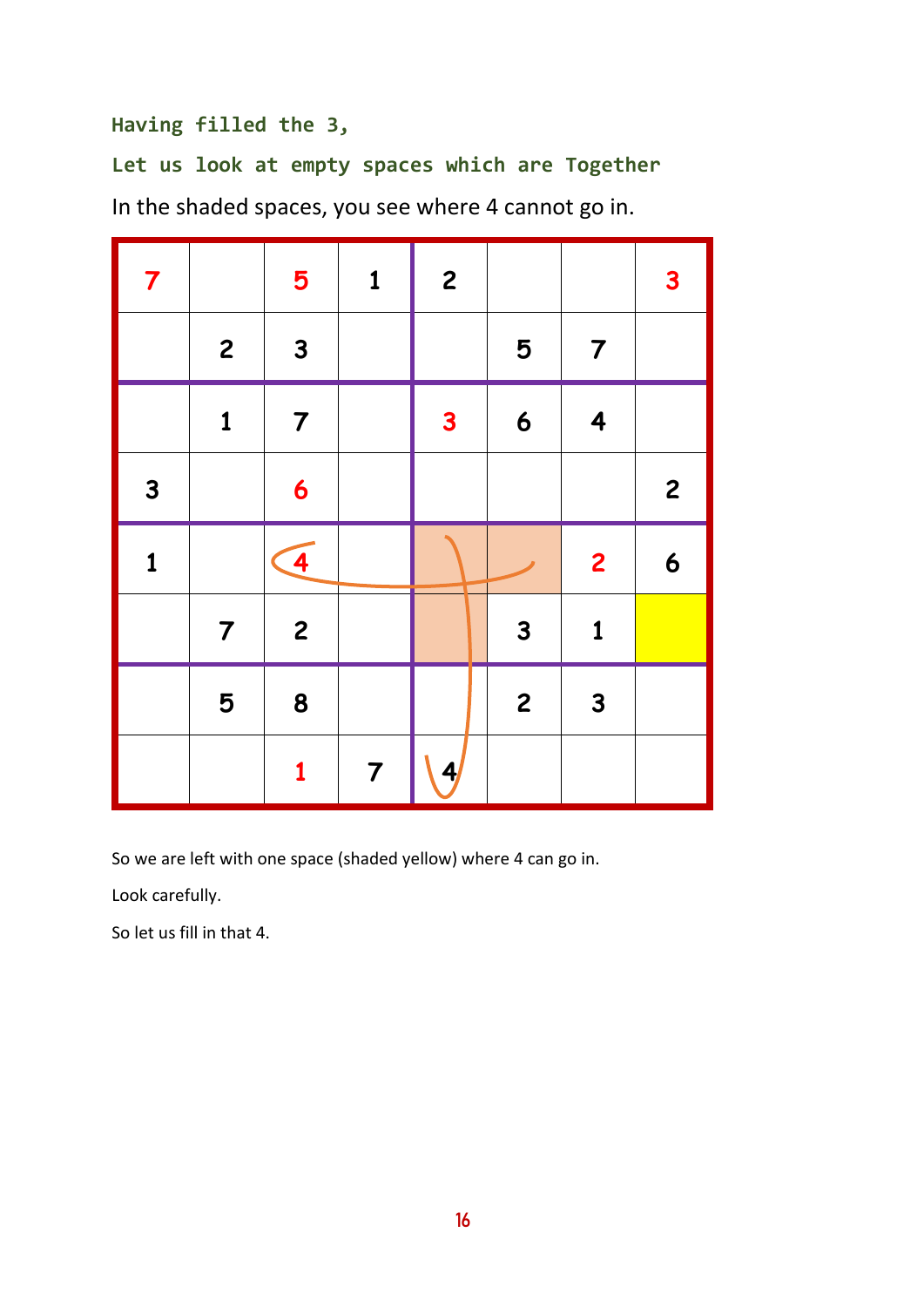```
We have now filled the 4,
```

| $\overline{7}$ |                | 5                       | $\mathbf{1}$   | $\overline{\mathbf{c}}$ |                         |                         | $\mathbf{3}$            |
|----------------|----------------|-------------------------|----------------|-------------------------|-------------------------|-------------------------|-------------------------|
|                | $\mathbf{2}$   | $\mathbf{3}$            |                |                         | 5                       | $\overline{7}$          |                         |
|                | $\mathbf{1}$   | $\overline{7}$          |                | $\mathbf{3}$            | $\boldsymbol{6}$        | $\overline{\mathbf{4}}$ |                         |
| $\mathbf{3}$   |                | 6                       |                |                         |                         |                         | $\overline{\mathbf{c}}$ |
| $\mathbf{1}$   |                | $\overline{\mathbf{4}}$ |                |                         |                         | $\overline{\mathbf{c}}$ | $\boldsymbol{6}$        |
|                | $\overline{7}$ | $\overline{\mathbf{c}}$ |                |                         | $\mathbf{3}$            | $\mathbf{1}$            | $\overline{\mathbf{4}}$ |
|                | 5              | 8                       |                |                         | $\overline{\mathbf{c}}$ | $\mathbf{3}$            |                         |
|                |                | $\mathbf{1}$            | $\overline{7}$ | $\overline{\mathbf{4}}$ |                         |                         |                         |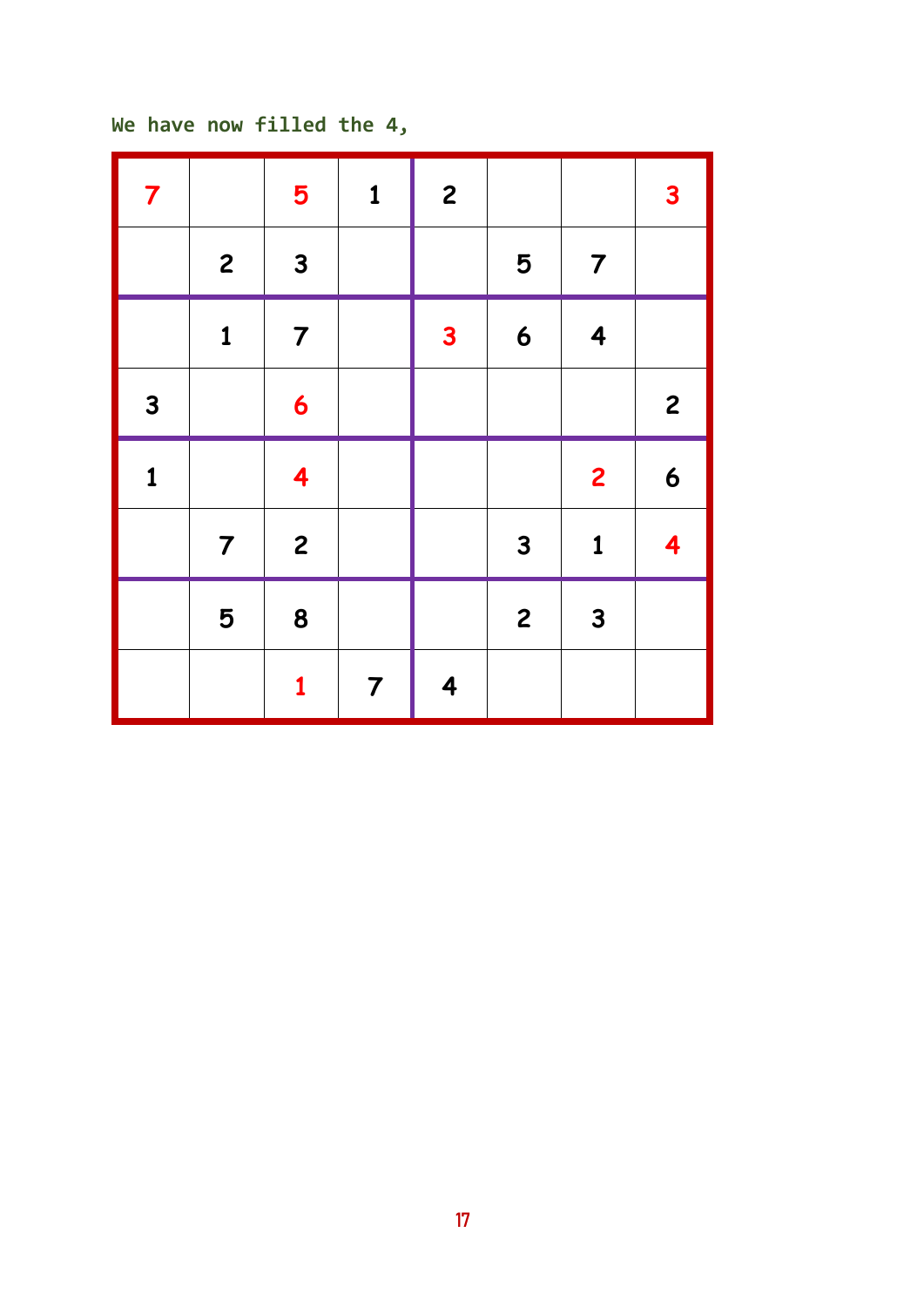### **Another case of contiguous blank spaces**

Last row, there are 3 such spaces together (see shaded area)

| $\overline{\mathbf{7}}$ |                | 5                       | $\mathbf{1}$ | $\overline{\mathbf{c}}$ |                  |                         | $\mathbf{3}$            |
|-------------------------|----------------|-------------------------|--------------|-------------------------|------------------|-------------------------|-------------------------|
|                         | $\overline{c}$ | $\overline{\mathbf{3}}$ |              |                         | 5                | $\overline{7}$          |                         |
|                         | $\mathbf{1}$   | $\overline{7}$          |              | $\mathbf{3}$            | $\boldsymbol{6}$ | $\overline{\mathbf{4}}$ |                         |
| $\mathbf{3}$            |                | $\boldsymbol{6}$        |              |                         |                  |                         | $\overline{\mathbf{c}}$ |
| $\mathbf{1}$            |                | $\overline{\mathbf{4}}$ |              |                         |                  | $\overline{\mathbf{c}}$ | $\boldsymbol{6}$        |
|                         | $\overline{7}$ | $\overline{c}$          |              |                         | $\mathbf{3}$     | $\mathbf{1}$            | $\overline{\mathbf{4}}$ |
|                         | 5              | 8                       |              |                         | $\overline{c}$   | $\overline{\mathbf{3}}$ |                         |
|                         |                | $\mathbf{1}$            | 7            | $\overline{\mathbf{4}}$ |                  |                         |                         |

1 and 7 are in the box on the left, so 1 and 7 cannot go in here.

So we can have 1 and 7 only on the row above. And there are only two empty spaces (shaded yellow), so both 1 and 7 will go in there but we don't know which will go where.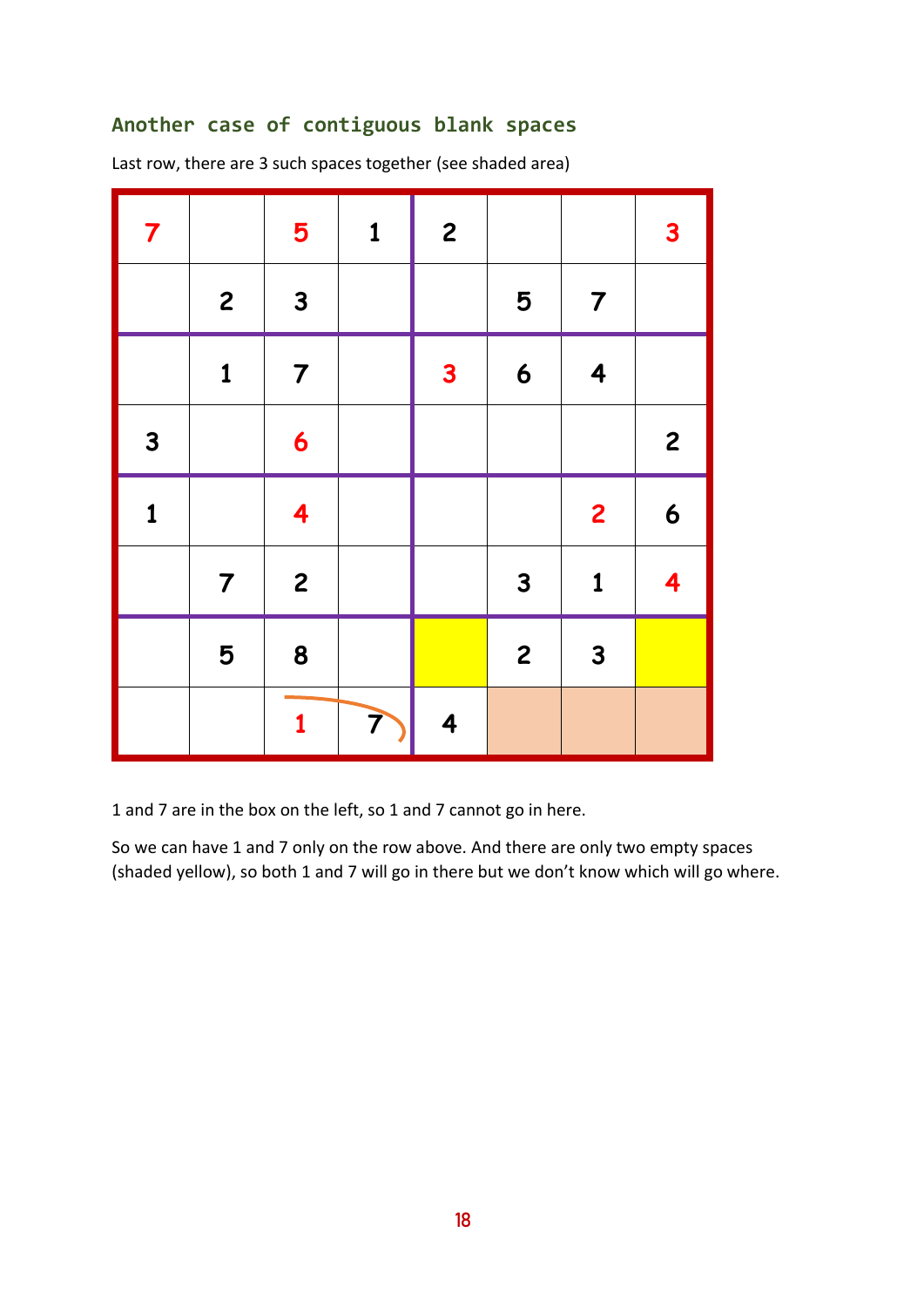## **1 and 7 are pairs**

Keep the pair reserved in the pair of spaces, but we don't know which goes where.

| $\overline{\mathbf{7}}$            |                 | $5\phantom{1}$          | $\mathbf{1}$   | $\overline{c}$          |              |                         | $\mathbf{3}$     |
|------------------------------------|-----------------|-------------------------|----------------|-------------------------|--------------|-------------------------|------------------|
|                                    | $\overline{c}$  | $\mathbf{3}$            |                |                         | 5            | $\overline{7}$          |                  |
|                                    | 1               | $\overline{\mathbf{7}}$ |                | $\mathbf{3}$            | 6            | $\overline{\mathbf{4}}$ |                  |
| $\mathbf{3}$                       |                 | $\boldsymbol{6}$        |                |                         |              |                         | $\overline{c}$   |
| $\mathbf 1$                        |                 | 4                       |                |                         |              | $\overline{c}$          | $\boldsymbol{6}$ |
|                                    | $\overline{7}$  | $\overline{c}$          |                |                         | $\mathbf{3}$ | $\mathbf{1}$            | 4                |
| <b><i><u>ALC ALC ALC A</u></i></b> | ---5---------8- | a a                     |                | $1$ or $7$              | <u>2</u> 3   |                         | $1$ or $7$       |
| $2$ or $3$                         | $2$ or $3$      | 1                       | $\overline{7}$ | $\overline{\mathbf{4}}$ |              |                         |                  |

Now look at the 7<sup>th</sup> Row and Bottom Left Box.

You will see that 2 and 3 cannot go into the 7<sup>th</sup> Row, Bottom Left as there are in the Same Row, other Box.

So 2 and 3 must go into the 8<sup>th</sup> Row. And we write that Pair in the Pair of spaces.

This time it is easy to see where 2 should go and where 3 should go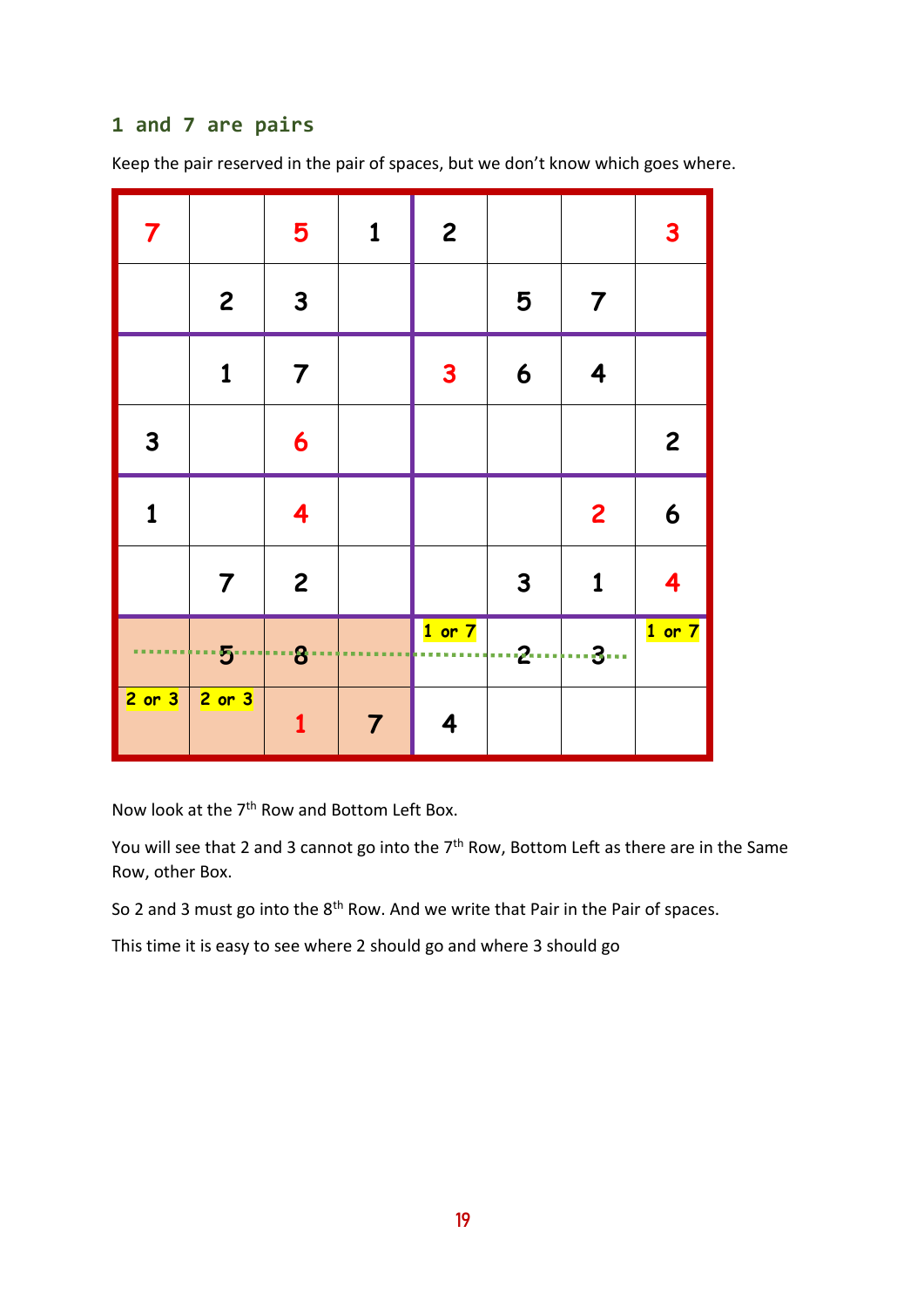# **2 and 3 are pairs**

Keep the pair reserved in the pair of spaces, but this time it is easy to see where 2 should go and where 3 should go

| $\overline{7}$          |                | 5                       | $\mathbf{1}$   | $\overline{\mathbf{c}}$ |                  |                         | $\mathbf{3}$     |
|-------------------------|----------------|-------------------------|----------------|-------------------------|------------------|-------------------------|------------------|
|                         | $\overline{c}$ | $\mathbf{3}$            |                |                         | 5                | $\overline{7}$          |                  |
|                         | $\mathbf{1}$   | $\overline{7}$          |                | $\mathbf{3}$            | $\boldsymbol{6}$ | $\overline{\mathbf{4}}$ |                  |
| $\overline{\mathbf{3}}$ |                | 6                       |                |                         |                  |                         | $\overline{c}$   |
| $\mathbf{1}$            |                | $\overline{\mathbf{4}}$ |                |                         |                  | $\overline{2}$          | $\boldsymbol{6}$ |
|                         | $\overline{7}$ | $\overline{c}$          |                |                         | $\mathbf{3}$     | $\mathbf 1$             | 4                |
|                         | 5              | 8                       |                | $1$ or $7$              | $\overline{c}$   | $\mathbf{3}$            | $1$ or $7$       |
| $2$ or $3$              | $2$ or $3$     | $\mathbf{1}$            | $\overline{7}$ | $\overline{\mathbf{4}}$ |                  |                         |                  |

In the first column, 3 is there, and in the second column 2 is there, so we know how to fill in this pair of 2 and 3.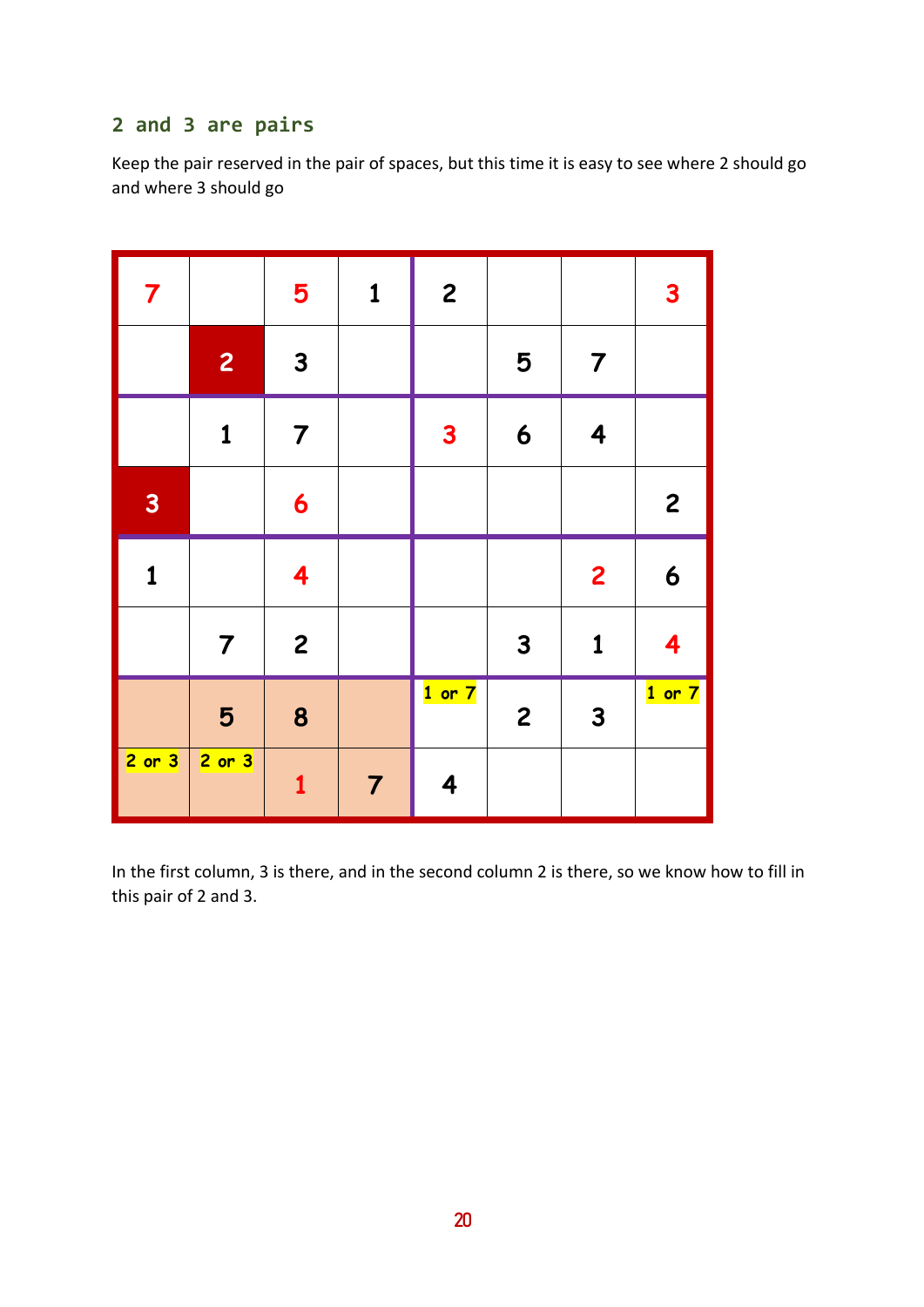# **Fill in 2 and 3 in the last row**

| $\overline{7}$          |                | 5                       | $\mathbf{1}$   | $\overline{\mathbf{c}}$ |                  |                         | $\mathbf{3}$            |
|-------------------------|----------------|-------------------------|----------------|-------------------------|------------------|-------------------------|-------------------------|
|                         | $\overline{c}$ | $\mathbf{3}$            |                |                         | 5                | $\overline{7}$          |                         |
|                         | $\mathbf 1$    | $\overline{7}$          |                | $\overline{\mathbf{3}}$ | $\boldsymbol{6}$ | $\overline{\mathbf{4}}$ |                         |
| $\overline{\mathbf{3}}$ |                | $\boldsymbol{6}$        |                |                         |                  |                         | $\overline{c}$          |
| $\mathbf{1}$            |                | $\overline{\mathbf{4}}$ |                |                         |                  | $\overline{c}$          | $\boldsymbol{6}$        |
|                         | $\overline{7}$ | $\overline{\mathbf{c}}$ |                |                         | $\mathbf{3}$     | $\mathbf{1}$            | $\overline{\mathbf{4}}$ |
|                         | 5              | 8                       |                | $1$ or $7$              | $\overline{c}$   | $\mathbf{3}$            | $1$ or $7$              |
| $\overline{2}$          | $\mathbf{3}$   | $\mathbf{1}$            | $\overline{7}$ | $\overline{\mathbf{4}}$ |                  |                         |                         |

Having filled in 2 and 3, we see in last row, there are three spaces remaining (shaded blue)

Since we have 1, 2, 3, 4, 7 in the last row already, we have to fill in 5, 6, 8 in the last row in the blue spaces.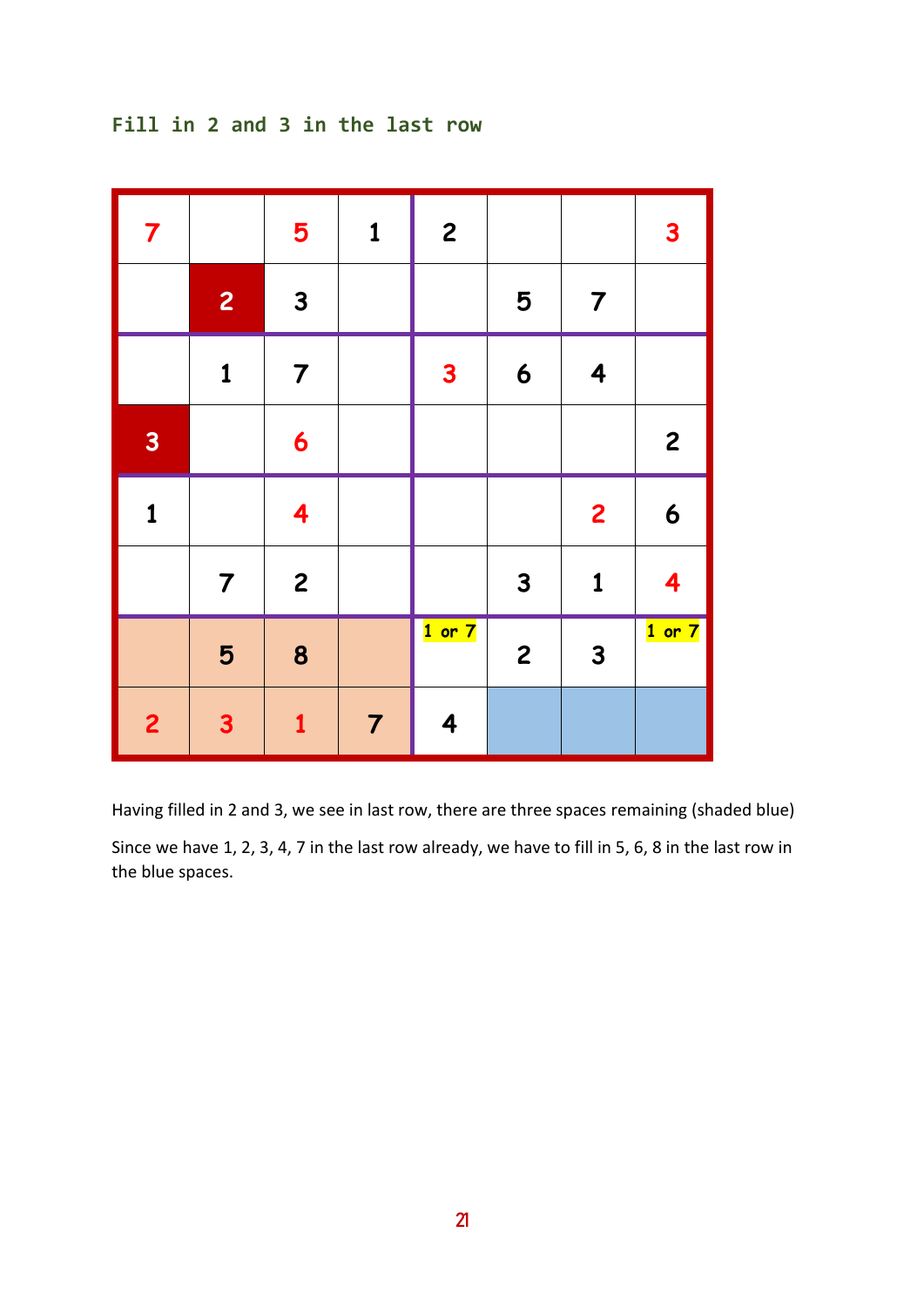| $\overline{\mathbf{7}}$ |                | 5              | $\mathbf{1}$   | $\overline{c}$ | li<br>H             |                         | $\mathbf{3}$                                                                                                                                                                                                                              |
|-------------------------|----------------|----------------|----------------|----------------|---------------------|-------------------------|-------------------------------------------------------------------------------------------------------------------------------------------------------------------------------------------------------------------------------------------|
|                         | $\overline{c}$ | $\mathbf{3}$   |                |                | $\frac{1}{15}$<br>ī | $\overline{7}$          |                                                                                                                                                                                                                                           |
|                         | $\mathbf 1$    | $\overline{7}$ |                | $\mathbf{3}$   |                     | 4                       |                                                                                                                                                                                                                                           |
| $\mathbf{3}$            |                | 6              |                |                |                     |                         | $\overline{c}$                                                                                                                                                                                                                            |
| 1                       |                | 4              |                |                |                     | $\overline{\mathbf{c}}$ | <b>Continued in the continued of the continued in the continued of the continued in the continued of the continued in the continued of the continued of the continued of the continued of the continued of the continued of the </b><br>6 |
|                         | $\overline{7}$ | $\overline{c}$ |                |                | $\frac{1}{3}$<br>Ī  | $\mathbf 1$             | 4                                                                                                                                                                                                                                         |
|                         | 5              | 8              |                | $1$ or $7$     | $\frac{1}{2}$<br>İ  | 3                       |                                                                                                                                                                                                                                           |
| $\overline{2}$          | 3              | 1              | $\overline{7}$ | 4              | ٠<br>×,<br>٠        |                         | i i i i i                                                                                                                                                                                                                                 |

**Fill in 5, 6, 8 in the blue spaces in the last row**

How to fill in 5, 6, 8?

See that in the 6<sup>th</sup> column, we have 5 and 6 (dotted green line). So we can have only 8 in that space.

We have 6 in the last column (dotted blue line), so 6 cannot be there, and 8 is already filled in, so it must be 5.

And 6 will come in between 8 and 5. (6 could not have come in any other space as those columns have 6.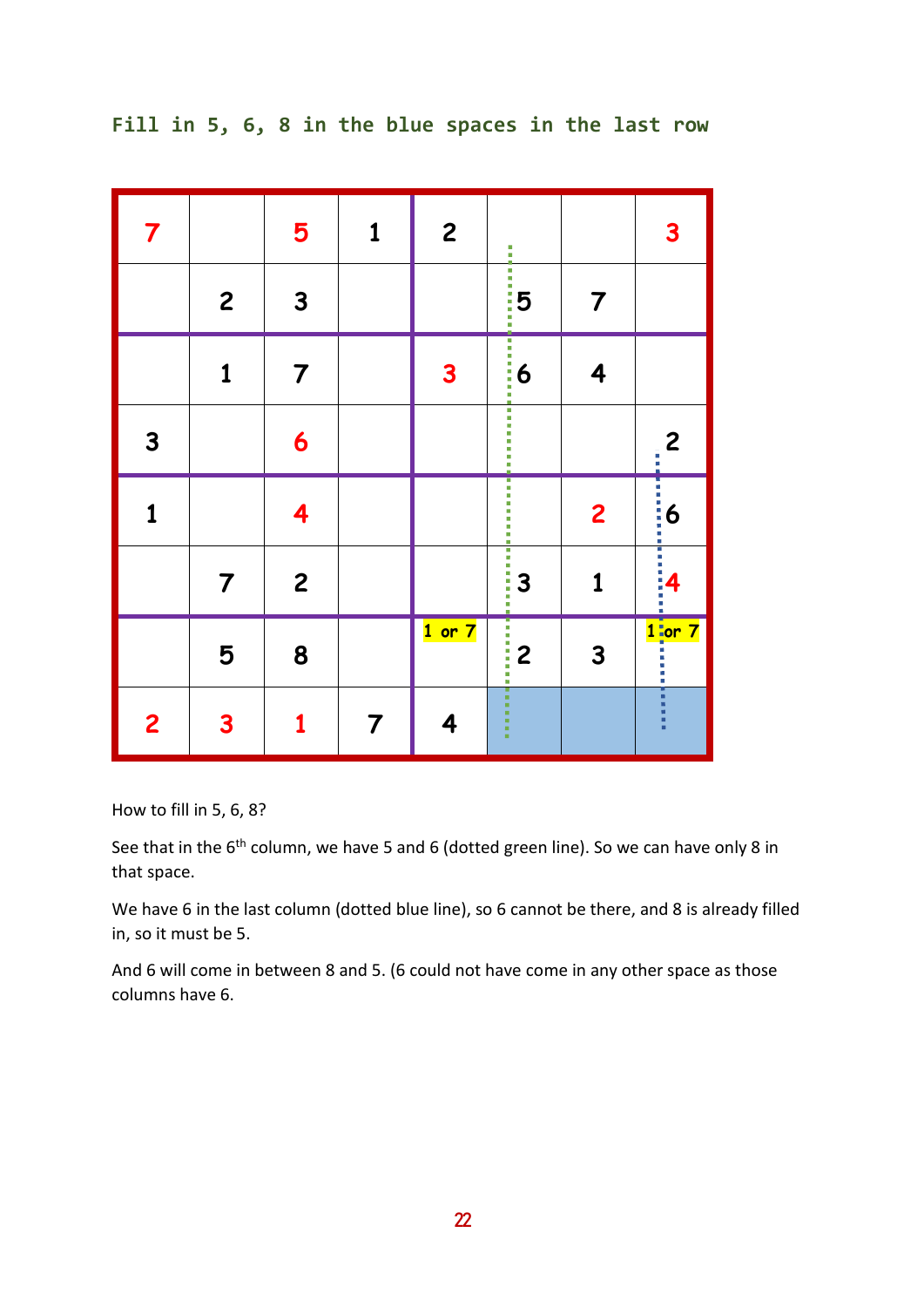# **Filling in 5, 6, 8 in the last row**

| $\overline{7}$ |                  | 5                       | $\mathbf{1}$   | $\overline{\mathbf{c}}$ |              |                         | $\mathbf{3}$            |
|----------------|------------------|-------------------------|----------------|-------------------------|--------------|-------------------------|-------------------------|
|                | $\boldsymbol{2}$ | $\mathbf{3}$            |                |                         | 5            | $\overline{7}$          |                         |
|                | $\mathbf 1$      | $\overline{7}$          |                | $\mathbf{3}$            | 6            | $\overline{\mathbf{4}}$ |                         |
| $\mathbf{3}$   |                  | 6                       |                |                         |              |                         | $\overline{c}$          |
| $\mathbf{1}$   |                  | $\overline{\mathbf{4}}$ |                |                         |              | $\overline{2}$          | 6                       |
|                | $\overline{7}$   | $\overline{c}$          |                |                         | $\mathbf{3}$ | $\mathbf{1}$            | $\overline{\mathbf{4}}$ |
|                | 5                | 8                       |                | $1$ or $7$              | $\mathbf{2}$ | $\mathbf{3}$            | $1$ or $7$              |
| $\overline{2}$ | $\mathbf{3}$     | $\mathbf 1$             | $\overline{7}$ | 4                       | 8            | 6                       | 5                       |

Now go to 7<sup>th</sup> Column where 6 spaces are filled, and only two remain.

5 and 8 are remaining to be filled in the spaces marked yellow.

In the yellow in First Row, you cannot have 5 as we already have another 5 in the First Row (shaded blue), so it must be filled 8.

In the other Yellow, therefore it must be 5.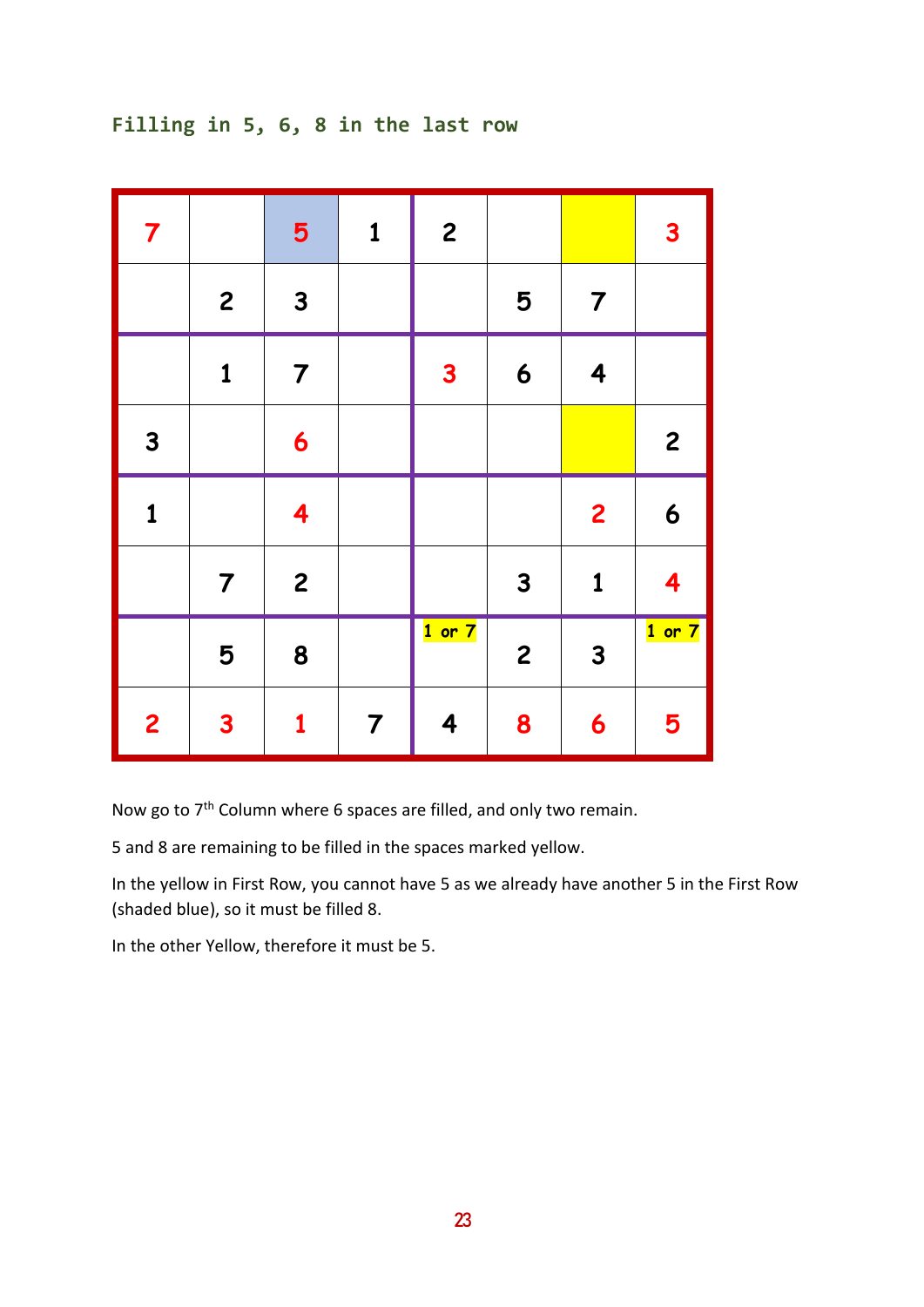| $\overline{\mathbf{7}}$ |                | 5                       | $\mathbf{1}$   | $\mathbf{2}$ |                | 8                       | $\mathbf{3}$ |
|-------------------------|----------------|-------------------------|----------------|--------------|----------------|-------------------------|--------------|
|                         | $\mathbf{2}$   | $\mathbf{3}$            |                |              | 5              | $\overline{7}$          |              |
|                         | $\mathbf{1}$   | $\overline{7}$          |                | 3            | 6              | $\overline{\mathbf{4}}$ |              |
| $\mathbf{3}$            |                | 6                       |                |              |                | 5                       | $\mathbf{2}$ |
| $\mathbf{1}$            |                | $\overline{\mathbf{4}}$ |                |              |                | $\overline{\mathbf{c}}$ | 6            |
|                         | $\overline{7}$ | $\overline{c}$          |                |              | $\mathbf{3}$   | $\mathbf 1$             | 4            |
|                         | 5              | 8                       |                | $1$ or $7$   | $\overline{c}$ | $\mathbf{3}$            | $1$ or $7$   |
| $\overline{\mathbf{c}}$ | $\mathbf{3}$   | 1                       | $\overline{7}$ | 4            | 8              | 6                       | 5            |

**Filled in 5, 8 in the yellow spaces in 7th row**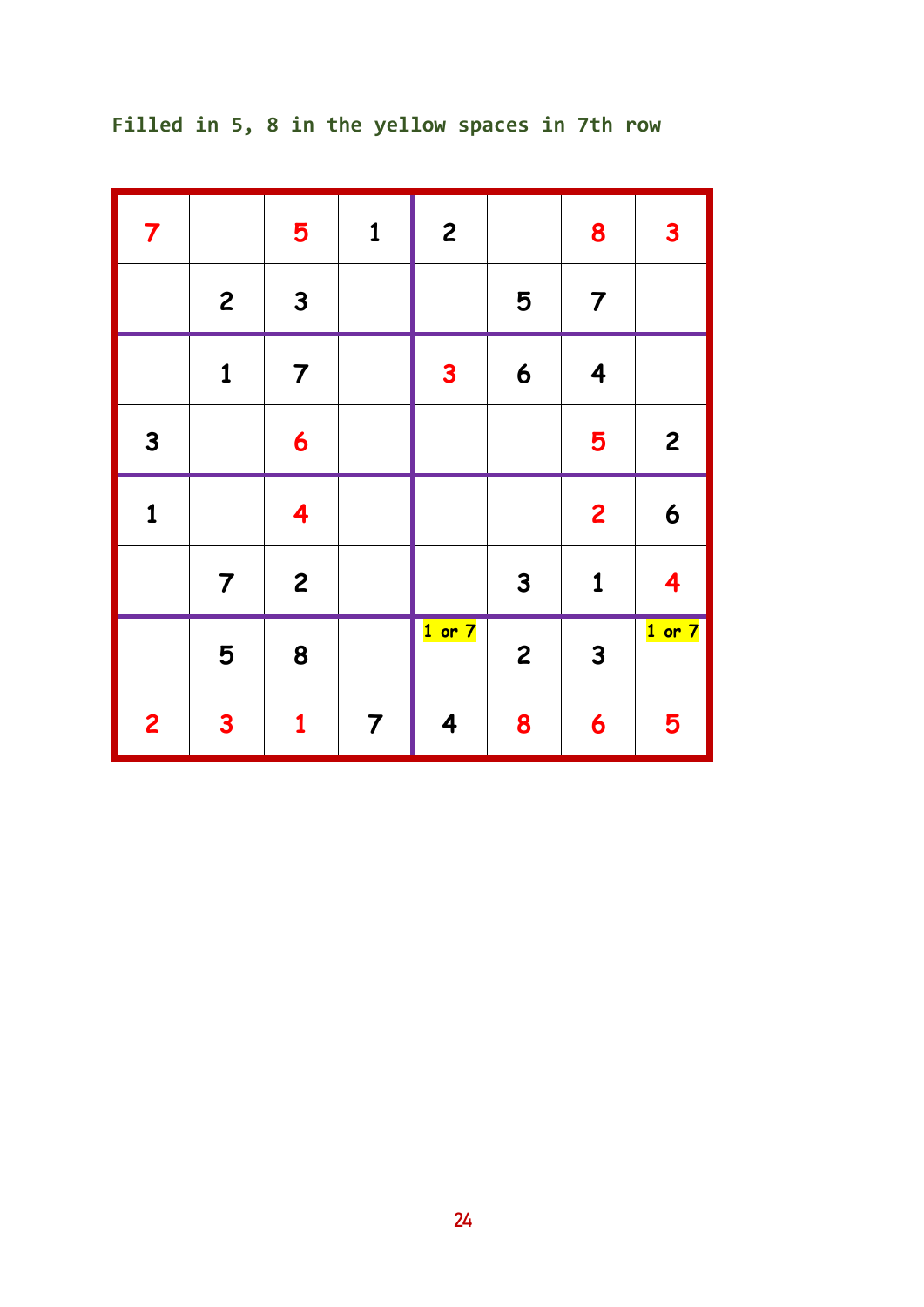#### **How much have we done so far?**

Now two columns and one row are full ! So we are making progress  $\odot$ 

Now for the Home Stretch. (What does Home Stretch mean?)

#### **What next?**

The last column has only 3 empty spaces. Let us go after that!

Since 2, 3, 4, 5, 6 are filled, we have to find where to put in 1, 7, 8

Third Row has 1 and 7 (yellow shaded), so in third row, last column, we can have only 8.

Now 1 and 7 are remaining. Second Row already has 7 (blue shaded), so Second row, last column, will be 1.

| $\overline{\mathbf{7}}$ |                         | 5                       | $\mathbf{1}$   | $\overline{c}$ |                | 8              | $\mathbf{3}$            |
|-------------------------|-------------------------|-------------------------|----------------|----------------|----------------|----------------|-------------------------|
|                         | $\mathbf{2}$            | $\mathbf{3}$            |                |                | 5              | $\overline{7}$ |                         |
|                         | $\overline{\mathbf{1}}$ | $\overline{\mathbf{7}}$ |                | $\mathbf{3}$   | 6              | 4              |                         |
| $\mathbf{3}$            |                         | $\boldsymbol{6}$        |                |                |                | 5              | $\overline{c}$          |
| $\mathbf{1}$            |                         | $\overline{\mathbf{4}}$ |                |                |                | $\overline{2}$ | $\boldsymbol{6}$        |
|                         | $\overline{7}$          | $\overline{c}$          |                |                | $\mathbf{3}$   | $\mathbf 1$    | $\overline{\mathbf{4}}$ |
|                         | 5                       | 8                       |                | $1$ or $7$     | $\overline{c}$ | $\mathbf{3}$   | $1$ or $7$              |
| $\overline{2}$          | $\mathbf{3}$            | $\mathbf{1}$            | $\overline{7}$ | 4              | 8              | 6              | 5                       |

This means the remaining space, i.e. 7th row, last column must be 7

So how will the new matrix look?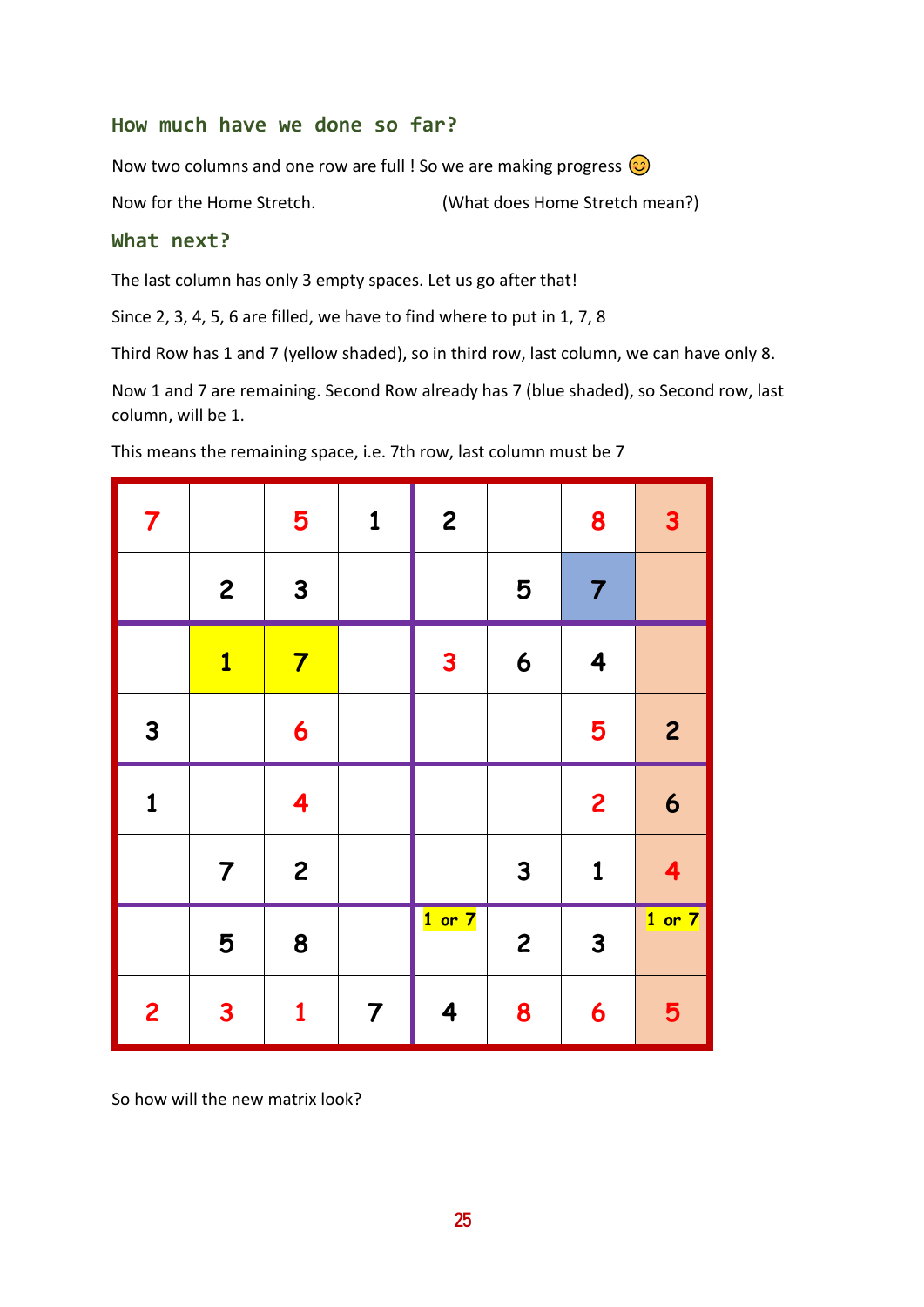#### **So how will the new matrix look?**

- Third Row has 1 and 7 (yellow shaded), so in **third row, last column**, we can have only 8.
- Now 1 and 7 are remaining.
- Second Row already has 7 (blue shaded), so **Second row, last column**, will be 1.
- This means the remaining space, i.e. **7th row, last column** must be 7

| $\overline{7}$          |                         | 5                       | $\mathbf{1}$   | $\overline{\mathbf{c}}$ |                | 8                       | $\overline{\mathbf{3}}$ |
|-------------------------|-------------------------|-------------------------|----------------|-------------------------|----------------|-------------------------|-------------------------|
|                         | $\mathbf{2}$            | $\mathbf{3}$            |                |                         | 5              | $\overline{7}$          | $\mathbf{1}$            |
|                         | $\overline{\mathbf{1}}$ | $\overline{\mathbf{7}}$ |                | $\mathbf{3}$            | 6              | $\overline{\mathbf{4}}$ | 8                       |
| $\mathbf{3}$            |                         | 6                       |                |                         |                | 5                       | $\overline{2}$          |
| $\mathbf{1}$            |                         | $\overline{\mathbf{4}}$ |                |                         |                | $\overline{\mathbf{c}}$ | $\boldsymbol{6}$        |
|                         | $\overline{7}$          | $\overline{c}$          |                |                         | $\mathbf{3}$   | $\mathbf{1}$            | 4                       |
|                         | 5                       | 8                       |                | $1$ or $7$              | $\overline{c}$ | $\mathbf{3}$            | $\overline{7}$          |
| $\overline{\mathbf{c}}$ | $\overline{\mathbf{3}}$ | $\mathbf{1}$            | $\overline{7}$ | 4                       | 8              | 6                       | 5                       |

This also means the space in 5<sup>th</sup> Column, 7<sup>th</sup> Row, whose value is 1 or 7 (shaded Brown), can now be fixed as 1. (As 7 is taken already, in the last column.)

What next?

Let us next consider the  $6^{th}$  Column – it has 3 empty spaces and 1, 4, 7 not yet filled.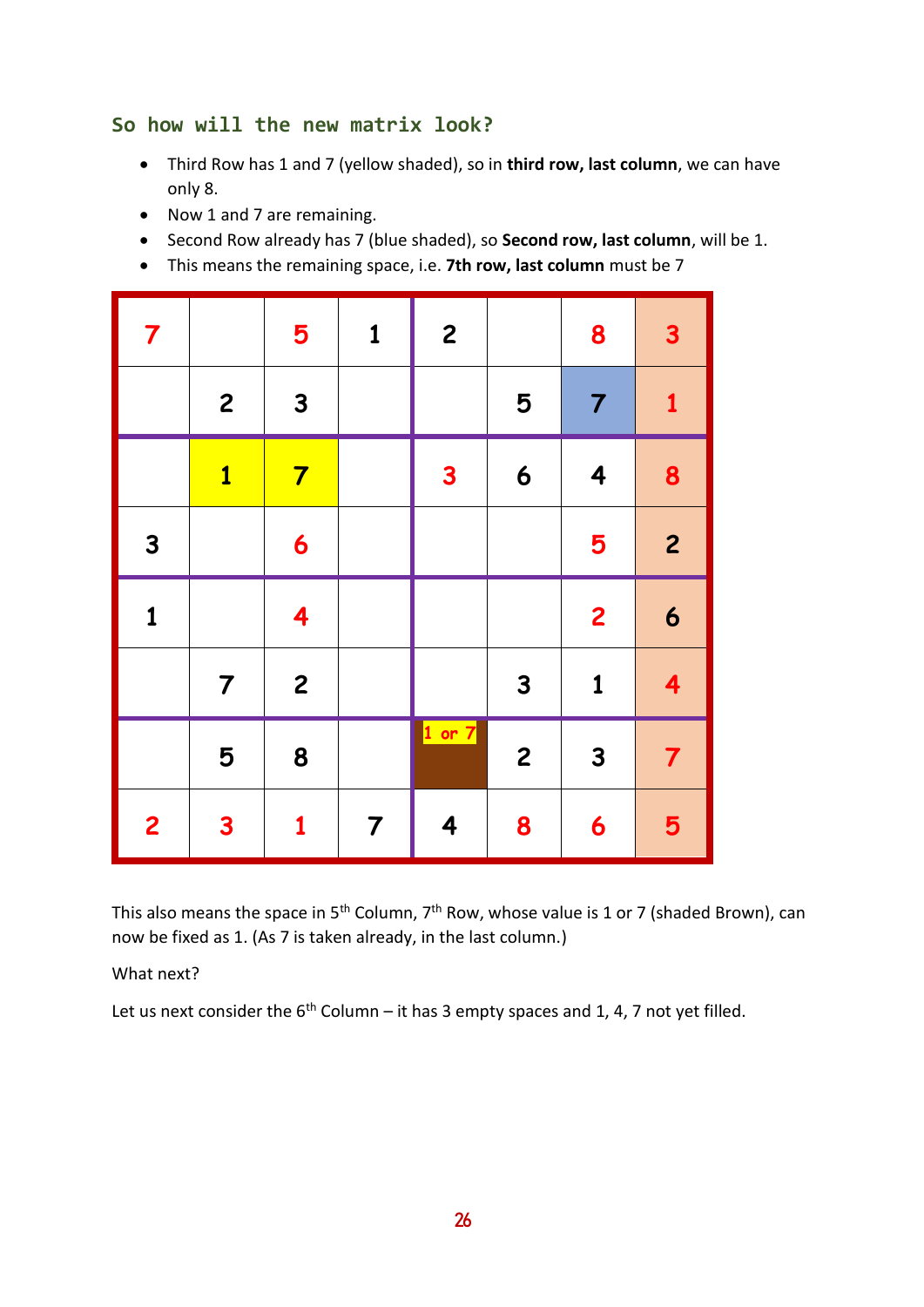#### **What next?**

Let us next consider the  $6<sup>th</sup>$  Column – it has 3 empty spaces and 1, 4, 7 not yet filled.

| $\overline{7}$          |                         | 5                       | $\mathbf{1}$   | $\overline{c}$ |                         | 8                       | $\overline{\mathbf{3}}$ |
|-------------------------|-------------------------|-------------------------|----------------|----------------|-------------------------|-------------------------|-------------------------|
|                         | $\overline{\mathbf{c}}$ | $\mathbf{3}$            |                |                | 5                       | $\overline{7}$          | $\mathbf{1}$            |
|                         | $\mathbf{1}$            | $\overline{7}$          |                | $\mathbf{3}$   | $\boldsymbol{6}$        | 4                       | 8                       |
| $\mathbf{3}$            |                         | $\boldsymbol{6}$        |                |                |                         | 5                       | $\overline{c}$          |
| $\overline{\mathbf{1}}$ |                         | $\overline{\mathbf{4}}$ |                |                |                         | $\overline{\mathbf{c}}$ | $\boldsymbol{6}$        |
|                         | $\overline{7}$          | $\overline{\mathbf{c}}$ |                |                | $\overline{\mathbf{3}}$ | $\mathbf{1}$            | $\overline{\mathbf{4}}$ |
|                         | 5                       | 8                       |                | $\mathbf{1}$   | $\overline{c}$          | $\overline{\mathbf{3}}$ | $\overline{7}$          |
| $\overline{2}$          | $\overline{\mathbf{3}}$ | $\mathbf{1}$            | $\overline{7}$ | 4              | 8                       | 6                       | 5                       |

The three empty spaces must have 1, 4, 7 inside them.

5<sup>th</sup> Row (yellow shade) already has 1 and 4. So 5<sup>th</sup> Row in 6<sup>th</sup> Column must be 7

Remaining to be filled: 1 and 4

1<sup>st</sup> Row (Top row), 4<sup>th</sup> Column has 1 (blue shade). So Top Row, 6<sup>th</sup> Column has to be 4 This means, 4<sup>th</sup> Row, 6<sup>th</sup> Column should be 1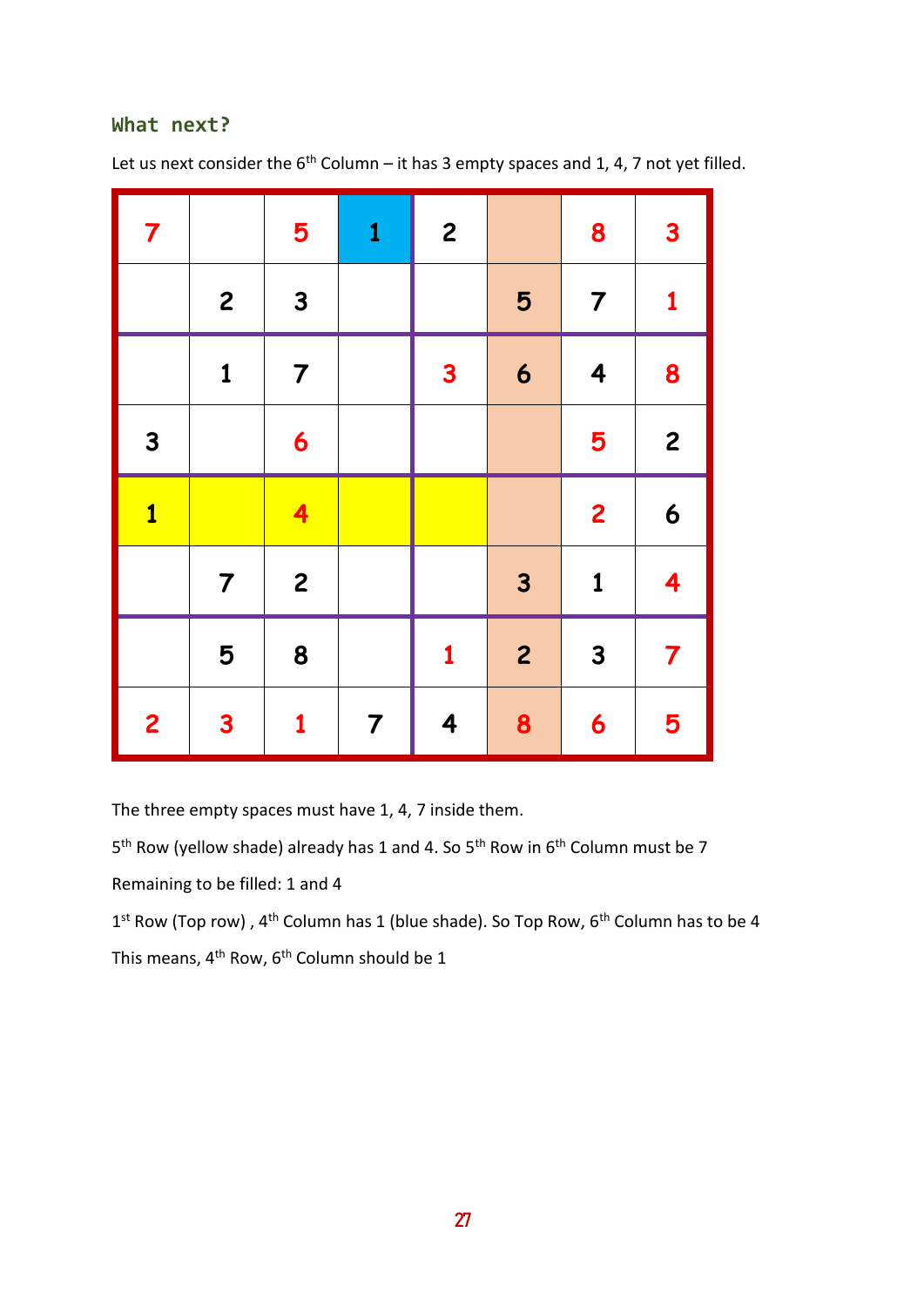#### **How does the new matrix look now**

The 6<sup>th</sup> Column is now filled.

| $\overline{\mathbf{7}}$ | $\bullet$               | 5                       | $\mathbf{1}$   | $\mathbf{2}$        | $\overline{\mathbf{4}}$ | 8                       | $\mathbf{3}$            |
|-------------------------|-------------------------|-------------------------|----------------|---------------------|-------------------------|-------------------------|-------------------------|
|                         | $\overline{c}$          | $\mathbf{3}$            |                | 6                   | 5                       | $\overline{7}$          | $\mathbf{1}$            |
|                         | $\mathbf{1}$            | $\overline{7}$          |                | 3                   | 6                       | $\overline{\mathbf{4}}$ | 8                       |
| $\mathbf{3}$            |                         | 6                       |                | 7                   | $\mathbf{1}$            | 5                       | $\overline{\mathbf{c}}$ |
| $\mathbf{1}$            |                         | $\overline{\mathbf{4}}$ |                | <b>5</b> or 8       | $\overline{7}$          | $\overline{\mathbf{c}}$ | 6                       |
|                         | $\overline{7}$          | $\overline{c}$          |                | <mark>5 or 8</mark> | $\overline{\mathbf{3}}$ | $\mathbf{1}$            | $\overline{\mathbf{4}}$ |
|                         | 5                       | 8                       |                | $\mathbf{1}$        | $\overline{c}$          | $\mathbf{3}$            | $\overline{\mathbf{7}}$ |
| $\overline{2}$          | $\overline{\mathbf{3}}$ | $\mathbf{1}$            | $\overline{7}$ | 4                   | 8                       | 6                       | 5                       |

#### **Let us fill some more!**

The Top Right Box has 7 numbers filled, and only 6 is not filled. So the empty space (green shade) must have 6.

The Box below, i.e. 2<sup>nd</sup> Box from Top, on the Right Side, also has only one Empty space (blue shade) and one number is missing, i.e. 7. So 7 will get into that space.

Now look at the Box below, we will see two empty spaces in the 5<sup>th</sup> Column (violet shade). The two missing numbers are 5 and 8. Let us put that in the space.

The Top Row has only one empty space (yellow shaded) and only 6 is missing in that row. So fill in 6.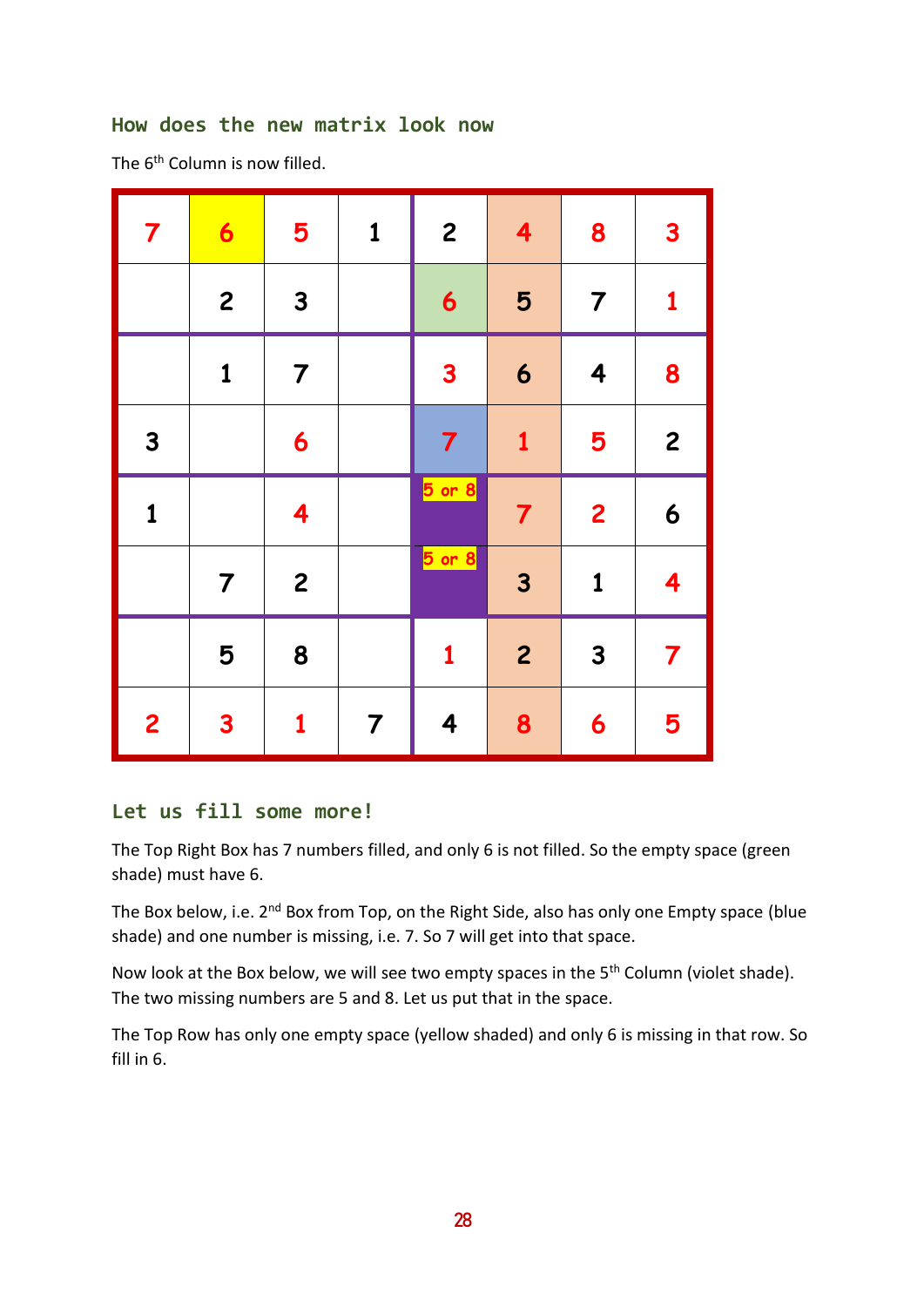#### **How does the new matrix look now**

Most of the right half is filled.

Two rows are also filled.

| $\overline{\mathbf{7}}$ | 6                       | 5                       | $\mathbf{1}$   | $\boldsymbol{2}$        | 4                       | 8                       | $\overline{\mathbf{3}}$ |
|-------------------------|-------------------------|-------------------------|----------------|-------------------------|-------------------------|-------------------------|-------------------------|
|                         | $\overline{\mathbf{c}}$ | $\mathbf{3}$            |                | 6                       | 5                       | $\overline{7}$          | $\mathbf{1}$            |
| 5                       | $\mathbf{1}$            | $\overline{7}$          | $\overline{2}$ | $\mathbf{3}$            | 6                       | $\overline{\mathbf{4}}$ | 8                       |
| $\mathbf{3}$            | 4                       | 6                       |                | $\overline{\mathbf{7}}$ | $\mathbf{1}$            | 5                       | $\mathbf{2}$            |
|                         |                         |                         |                |                         |                         |                         |                         |
| $\mathbf{1}$            | 8                       | $\overline{\mathbf{4}}$ |                | $5$ or $8$              | $\overline{\mathbf{7}}$ | $\overline{2}$          | $\boldsymbol{6}$        |
|                         | $\overline{7}$          | $\overline{c}$          |                | $5$ or $8$              | 3                       | $\mathbf{1}$            | $\overline{\mathbf{4}}$ |
|                         | 5                       | 8                       |                | $\mathbf{1}$            | $\overline{c}$          | $\mathbf{3}$            | $\overline{\mathbf{7}}$ |

#### **Let us fill some more!**

**3 rd Row – two spaces free** and we need to fill in 2 and 5

• But first column already has a 2 (yellow shade). So  $1^{st}$  Column in  $3^{rd}$  Row cannot be 2, it has to be 5. This means the other empty space has to be 2.

**2 nd Column – two spaces free** (blue shade) and we need to fill in 4 and 8 in the empty spaces (blue shade)

5<sup>th</sup> Row has a 4, so we need to fill in 8 in our space in 5<sup>th</sup> Row.

This leaves 4 to be filled in the other empty space.

#### **Now note the brown shaded spaces in 5th Column with value 5 or 8.**

Since  $5<sup>th</sup>$  Row already has an 8 (the blue space we filled in just now), the free space in  $5<sup>th</sup>$ Row, 5th Column must be 5. That leaves the other brown space to be 8.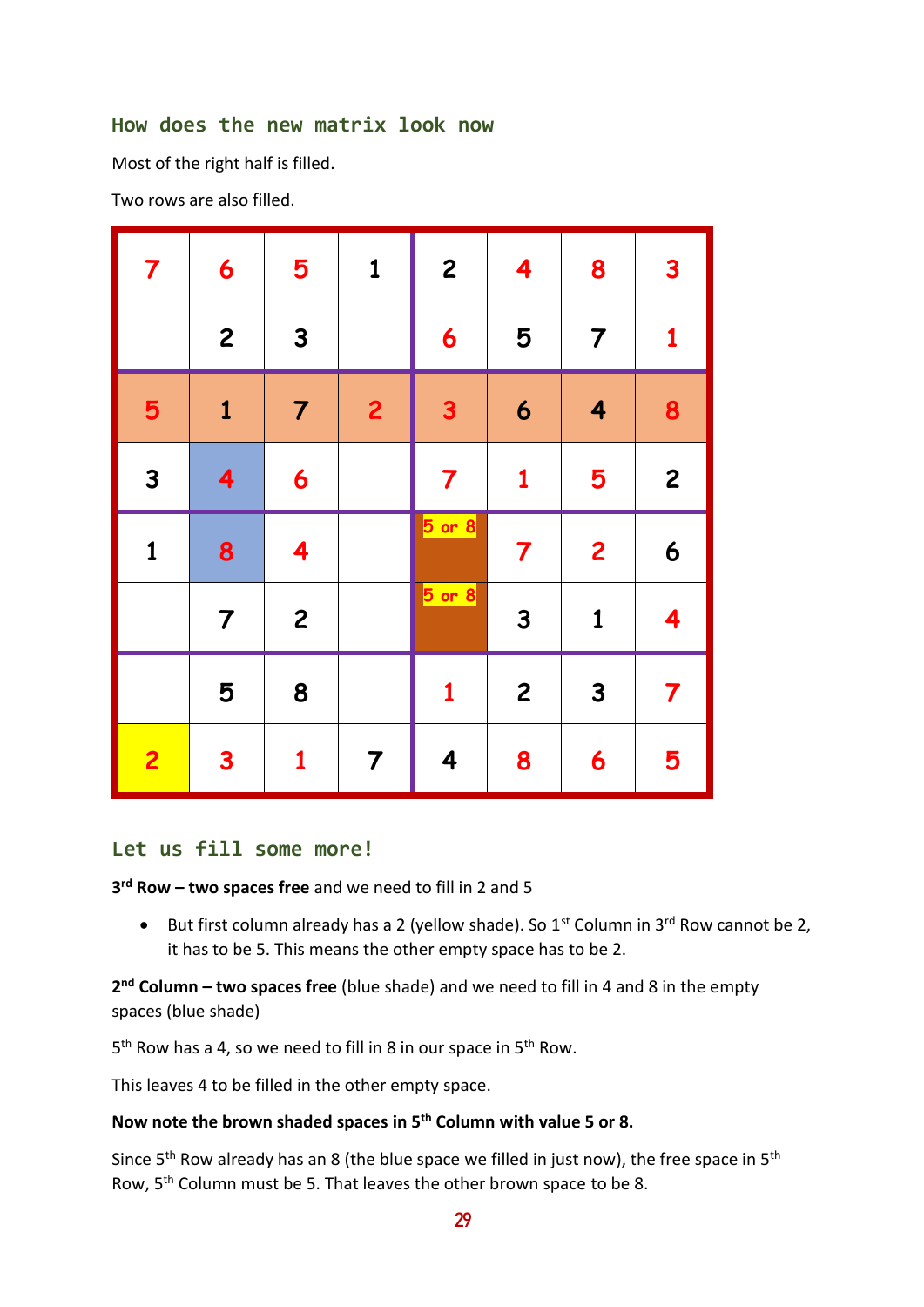## **How does the new matrix look now?**

| $\overline{\mathbf{7}}$ | 6                       | 5                       | $\mathbf{1}$   | $\overline{c}$          | $\overline{\mathbf{4}}$ | 8                       | $\mathbf{3}$            |
|-------------------------|-------------------------|-------------------------|----------------|-------------------------|-------------------------|-------------------------|-------------------------|
|                         | $\overline{c}$          | $\mathbf{3}$            |                | 6                       | 5                       | $\overline{7}$          | $\mathbf{1}$            |
| 5                       | $\mathbf{1}$            | $\overline{7}$          | $\overline{2}$ | $\overline{\mathbf{3}}$ | $\boldsymbol{6}$        | $\overline{\mathbf{4}}$ | 8                       |
| $\overline{\mathbf{3}}$ | $\overline{\mathbf{4}}$ | 6                       |                | $\overline{7}$          | $\mathbf{1}$            | 5                       | $\overline{c}$          |
| $\mathbf{1}$            | 8                       | $\overline{\mathbf{4}}$ |                | 5                       | $\overline{7}$          | $\overline{\mathbf{c}}$ | 6                       |
|                         | $\overline{7}$          | $\overline{c}$          |                | 8                       | $\mathbf{3}$            | $\mathbf{1}$            | $\overline{\mathbf{4}}$ |
|                         | 5                       | 8                       |                | $\mathbf{1}$            | $\overline{c}$          | $\mathbf{3}$            | $\overline{\mathbf{7}}$ |
| $\overline{2}$          | $\mathbf{3}$            | $\mathbf{1}$            | $\overline{7}$ | $\overline{\mathbf{4}}$ | 8                       | 6                       | 5                       |

Now almost everything looks filled. Can you not do the rest on your own??

**And after you have tried on your own …**

Go to the next page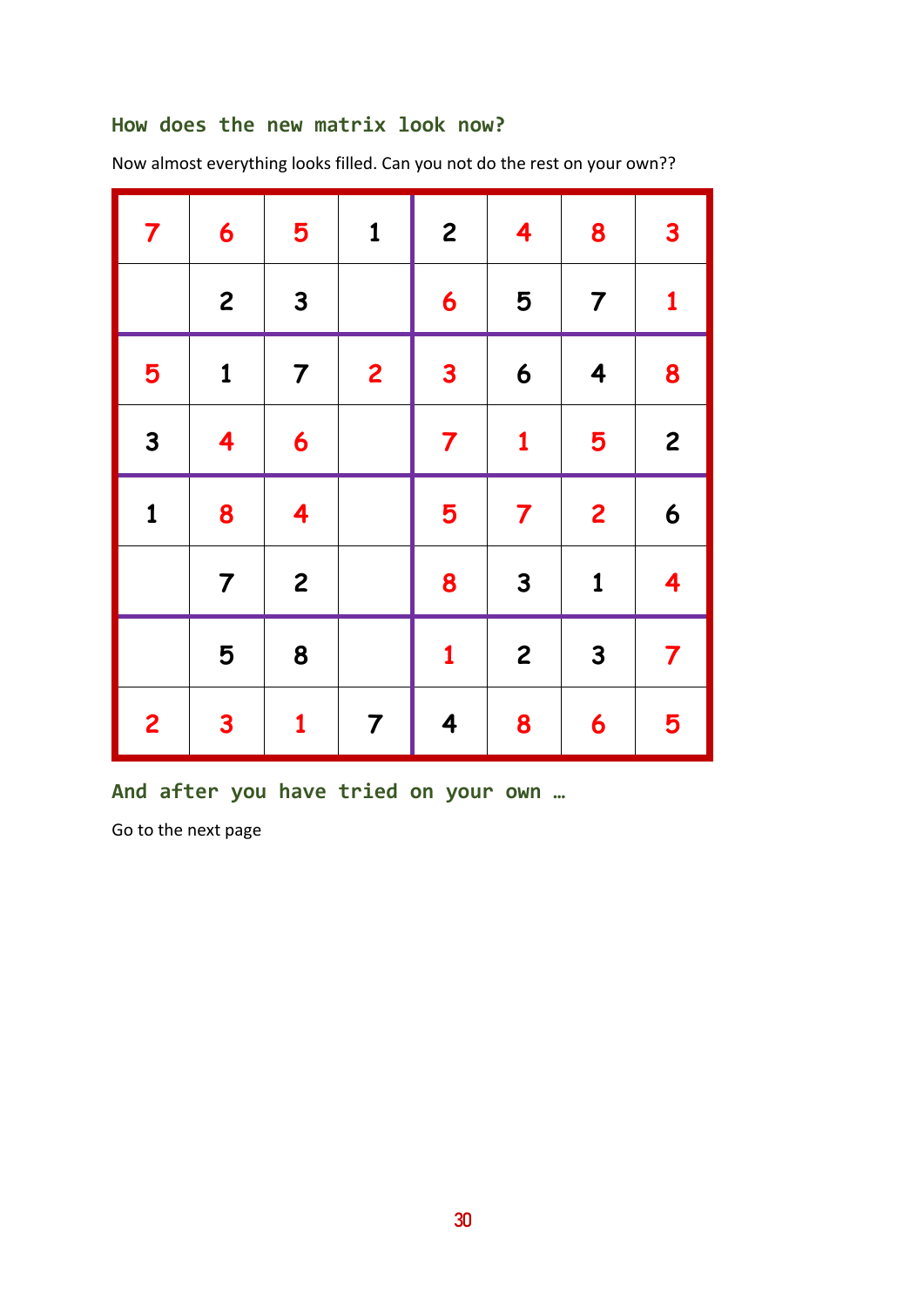# **Towards completion**

4<sup>th</sup> Row, one empty space is left (yellow), and 8 is missing – so it should be 8 5<sup>th</sup> Row, one empty space is left (blue), and 3 is missing – so it should be 3 2<sup>nd</sup> Row, two empty spaces are left, and 4 and 8 are missing

• The 4<sup>th</sup> Column already has a 8 (the yellow space), so 2<sup>nd</sup> Row 4<sup>th</sup> Column (light green) cannot be 8, must be 4. Hence 2<sup>nd</sup> Row 1<sup>st</sup> Column (dark green) must be 8.

| $\overline{\mathbf{7}}$ | 6                       | 5                       | $\mathbf{1}$            | $\overline{c}$          | $\overline{\mathbf{4}}$ | 8                       | $\mathbf{3}$            |
|-------------------------|-------------------------|-------------------------|-------------------------|-------------------------|-------------------------|-------------------------|-------------------------|
| 8                       | $\mathbf{2}$            | $\mathbf{3}$            | $\overline{\mathbf{4}}$ | 6                       | 5                       | $\overline{7}$          | $\mathbf{1}$            |
| 5                       | $\mathbf{1}$            | $\overline{7}$          | $\overline{2}$          | $\mathbf{3}$            | 6                       | $\overline{\mathbf{4}}$ | 8                       |
| $\overline{\mathbf{3}}$ | $\overline{\mathbf{4}}$ | 6                       | 8                       | $\overline{7}$          | $\mathbf{1}$            | 5                       | $\overline{c}$          |
| $\mathbf{1}$            | 8                       | $\overline{\mathbf{4}}$ | $\mathbf{3}$            | 5                       | $\overline{\mathbf{7}}$ | $\overline{2}$          | 6                       |
| $\mathbf 6$             | $\overline{7}$          | $\overline{\mathbf{c}}$ |                         | 8                       | $\mathbf{3}$            | $\mathbf{1}$            | 4                       |
| $\overline{\mathbf{4}}$ | 5                       | 8                       |                         | $\mathbf{1}$            | $\overline{c}$          | $\mathbf{3}$            | $\overline{\mathbf{7}}$ |
| $\overline{2}$          | $\mathbf{3}$            | $\mathbf{1}$            | $\overline{7}$          | $\overline{\mathbf{4}}$ | 8                       | 6                       | 5                       |

Now  $1^{st}$  Column – two empty spaces (Orange) and 4 and 6 are remaining The  $6<sup>th</sup>$  Row already has a 4 (violet), so we must have 6 in the  $6<sup>th</sup>$  Row, 1<sup>st</sup> Column So 4 remains for the other blank (Orange) space.

Now filling the last two should be trivial !!